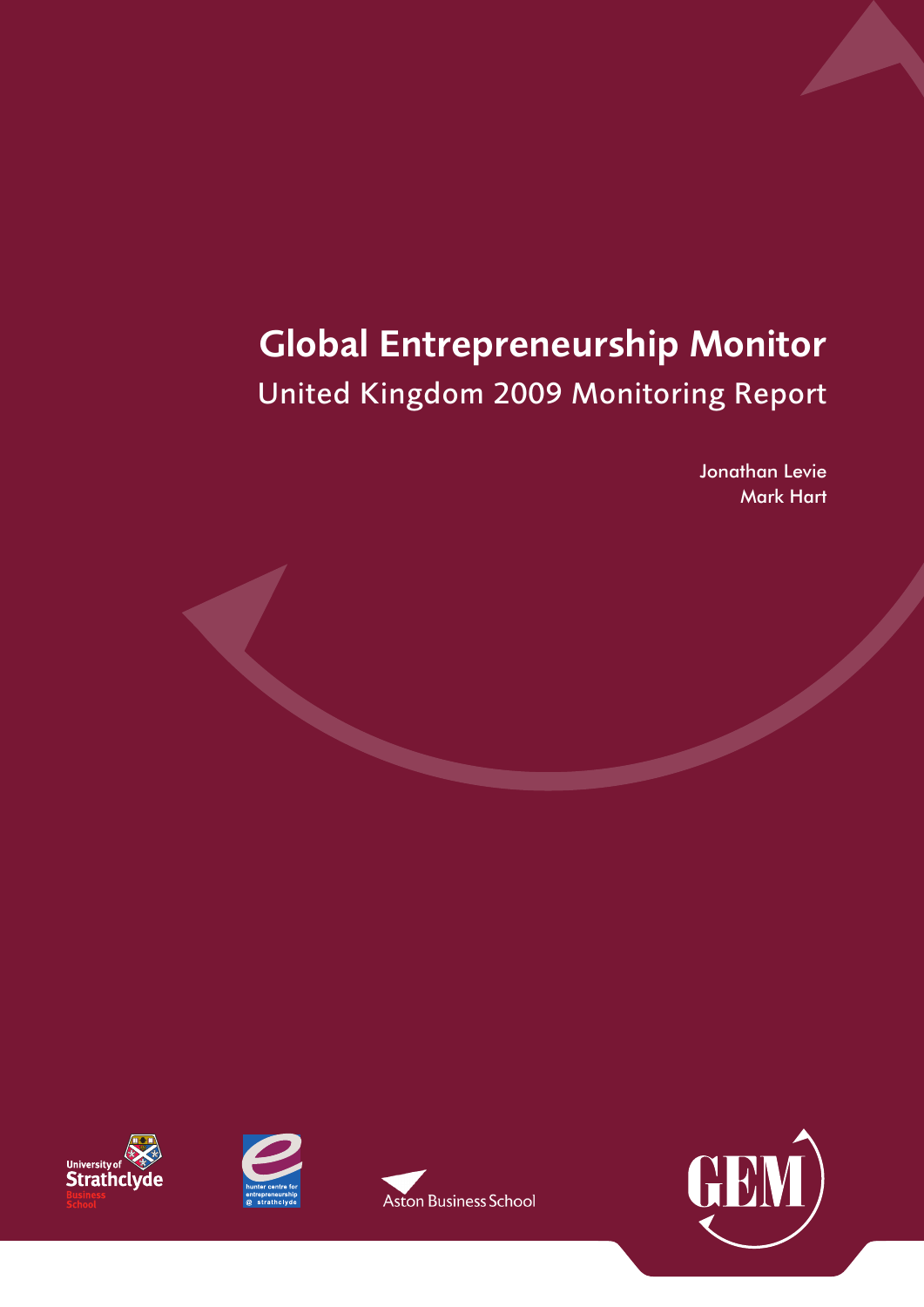GEM UK 2009 was made possible by funding from BIS Enterprise Directorate, the following Regional Development Agencies - One North East, North West Development Agency, Advantage West Midlands, East Midlands Development Agency, South West of England Development Agency, South East England Development Agency, Invest NI, Belfast City Council, Enterprise Northern Ireland, Hunter Centre for Entrepreneurship at the University of Strathclyde, Welsh Assembly Government and Birmingham City Council. In addition, Enterprise UK and PRIME sponsored specific questions on aspects of their service delivery in the UK. Sponsorship of the innovation confidence items was provided by the Institute for Innovation & Information Productivity and are featured in a separate

report; see www.iii-p.org.

# The vendor for the Adult Population survey was IFF Research Ltd and we would like to thank Steve Lomax and Ben Davies for their role in the timely execution of the survey and the creation of the UK dataset. Sue Lawton and Liz Blackford undertook the expert

surveys and we would like to thank them both for

- 
- 
- 
- 

# their efforts.

The GEM UK project is run from Aston Business School (Aston University) in Birmingham and we would like to express our thanks to Professor Mike West (Executive Dean) for his support in enabling this project to be managed through the Business School. We are indebted to Liz Blackford (Group Administrator) in the Economics and Strategy Group for her constant attention to the detail in running such a large project.

#### Table 3: Page 11 Perceptions of entrepreneurship among nonentrepreneurially active individuals in the UK regions, 2009

#### Table 4: Page 14 Measures of entrepreneurial activity in participating G7 and BRIC countries, 2009

Finally, and by no means least, we would like to thank Aloña Martiarena and Mohammed Shamsul Karim – both full-time Doctoral students in Aston Business School – who are members of the GEM UK team and undertook much of the analysis contained in this report.

### **Disclaimer**

Table 5: Page 18 Early-stage social entrepreneurial activity rate in participating G7 and BRIC countries, 2009

#### Table 6: Page 19 Measures of entrepreneurial activity in the UK regions, 2009

Table 7: Page 23 Measures of entrepreneurial aspiration in participating G7 and BRIC countries, 2009

#### Table 8: Page 25 Entrepreneurs views on the impact of global recession on their own business, 2009

This report is based on data collected by the GEM consortium and the GEM UK team; responsibility for analysis and interpretation of the data is the sole responsibility of the authors.

Table 9: Page 25 Percentage of UK nascent entrepreneurs who have been refused funding, by type of funding refused, 2006 to 2009.

#### Figure 1: Page 7 The Entrepreneurial Process and GEM Operational Definitions

# For further information on the GEM UK project, contact

#### Figure 2: Page 9 Entrepreneurial attitudes in the UK, 2002- 2009 (% non-entrepreneurially-active respondents aged 18-64 expressing an opinion and agreeing with the statement)

Dr Jonathan Levie Hunter Centre for Entrepreneurship, University of Strathclyde, Livingstone Tower 26 Richmond Street Glasgow, G1 1XH Email: j.levie@strath.ac.uk

#### Figure 3: Page 10 Distribution of reasons for 'Fear of Failure' among the non-entrepreneurial population of adults aged 18-64 (numbers in brackets are for those who see opportunities and fear failure)

Figure 4: Page 13 Participation in entrepreneurship in the UK by most established stage of entrepreneurial activity, 2002 to 2009

Professor Mark Hart Economics and Strategy Group Aston Business School Aston University Aston Triangle Birmingham B4 7ET Email: mark.hart@aston.ac.uk

Figure 6: Page 15 Necessity and opportunity entrepreneurship in participating G7 and BRIC countries in 2009

#### Figure 7: Page 16 Total early-stage entrepreneurial activity by gender in participating G7 and BRIC countries in 2009

# Contents Acknowledgements

## **Page**

Figure 8: Page 17 Established business ownership by gender in participating G7 and BRIC countries, 2009

#### Figure 9: Page 17 Female entrepreneurial activity in participating G7 and BRIC countries, 2002-2009

- **3 Acknowledgements**
- **4 [Executive Summary](#page-2-0)**
- **6 [GEM UK 2009 Monitoring Report](#page-2-0)**
- **28 [Conclusion](#page-13-0)**
- **29 [Appendix 1](#page-13-0)** Gem UK Sampling and Weighting Methodology
- **30 [Appendix 2](#page-13-0)** Additional Tables and Data for Figures

# List of Figures and Tables

#### Table 1: Page 8

#### Figure 12: Page 26 Mean scores awarded by experts to Entrepreneurial Framework Conditions in Innovation-driven countries, the US, Germany and the UK, 2009

Attitudes towards entrepreneurship in participating G7 and BRIC countries in 2009 - percentage of working age population who are neither nascent entrepreneurs nor existing business owner/managers, who expressed an opinion and agreed with the statement at the top of the column

#### Table 2: Page 9 Entrepreneurial attitudes in the UK in 2008 and 2009 (% non-entrepreneurially active respondents aged 18-64 expressing an opinion and agreeing with the statement)

#### Figure 5: Page 13 Total early-stage Entrepreneurial Activity (TEA) in participating G7 and BRIC Countries (2002-2009)

#### Figure 10: Page 21 Total early-stage Entrepreneurial Activity in the UK Regions in 2007, 2008 and 2009

Figure 11: Page 21 Male and Female Total early-stage Entrepreneurial Activity in the UK Regions, 2009

Figure 13: Page 27 Expert average scores for items related to Government Programmes in the UK and Germany.

#### Figure 14: Page 27 Expert average scores for items related to Cultural and Social Norms in the UK and US.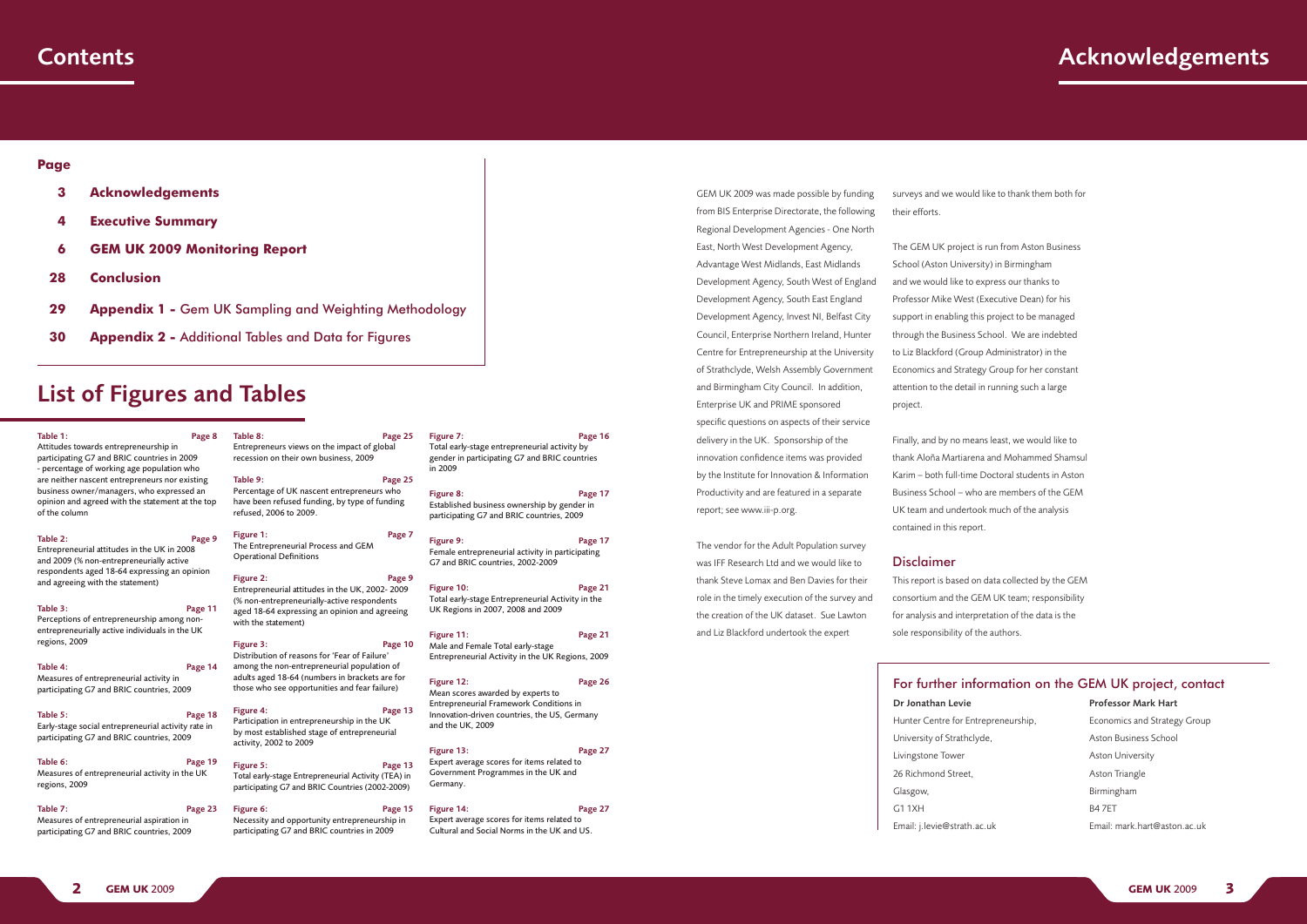- In 2009, the Global Entrepreneurship Monitor (GEM) research consortium measured entrepreneurial activity of individuals in 55 economies, making it the world's most authoritative comparative study of entrepreneurial activity in the general adult population. In 2009, 30,003 adults aged 16-80 participated in the GEM UK survey.
- This monitoring report compares Global Entrepreneurship Monitor (GEM) measures of entrepreneurial attitudes and activity in the UK and participating G7 and BRIC countries. It also summarises entrepreneurial attitudes, activity and aspirations within Government Official Regions of the UK. It presents analysis on how the UK compares in terms of social entrepreneurial activity. It examines the views of entrepreneurs on the impact of the global recession on their own businesses. Finally, it reports expert views on the environment for entrepreneurship in the UK.
- Between 2007 and 2009, there was a decline in opportunity perception, in the perceived merit of starting a business as a career choice, and in perceived media coverage of successful entrepreneurs. Around one in four (23%) of UK working age adults who were not entrepreneurs thought there would be good opportunities for starting a business in their local area in the second half of 2009. This compares with 33-35% in 2006 and

2007, before the recession began. In 2009, 48% of the UK working age population thought that starting a business was a good career choice, down from 52% in 2008.

- The UK TEA rate rose a mere 4 per cent in relative terms since 2008 and has now remained relatively unchanged in the period 2002-2009, ranging from 5.4% to 6.4% over that period. In contrast, the US TEA rate has fallen steadily since 2002 when the TEA rate was 10.5% – a relative decrease of 24%. For the G7 countries, the fall was less marked since 2002 – around 16%.
- • When surveyed in mid-2009, 2.7% of the adult population in the UK were actively trying to start a business (*nascent entrepreneurs*), compared with 5 per cent in the US and 2.8 per cent in the G7. The number of start-up business attempts fell much less in the UK (a 4% decline), than in the US (17%) and the G7 (18%) between 2008 and 2009.
- • In 2009, all those who expressed fear of failure were asked for their reasons. The balance of reasons tips towards the combination of fear of bankruptcy and losing one's property, with 69% of non-entrepreneurial respondents citing either or both of these reasons or both in combination with embarrassment.
- In the UK the number of people who expect to start a business within the next 3 years (i.e., 6.1% of the adult population) fell by 10% between 2008 and 2009. This drop is not statistically significant and is slightly smaller than the US and G7 average fall of around 14%. However, rates of future start-up expectation are still higher in the US and G7 in 2009 – 11% and 8% respectively.
- • Total early-stage entrepreneurial activity or TEA (the sum of the nascent entrepreneurship rate and the new business owner-manager rate - without double counting) in the UK in 2009 was 5.8%<sup>1</sup>, broadly the same as in 2008. This continues a long term pattern in the UK of lower TEA rates than the US, Canada and BRIC nations other than Russia, and higher TEA rates than other G7 nations and Russia. The UK TEA rate has closely

tracked the G7 average since 2002. However, in 2009 the gap between the UK and the US was the lowest it has been as a result of falling levels of entrepreneurial activity in the US: the UK TEA rate was around three quarters (71%) of the USA's equivalent rate of 7.9% and above the G7 average of 5%.

This differs slightly from the 2009 GEM Global Repor t (5.74 versus 5.78) because the Global report did not weight for ethnicity. A more detailed note is available from the GEM UK team.

- • When surveyed, 3.2% of the UK working age adult population were owner-managers of a business that was 3 - 42 months old (*new business ownermanagers*). This slight but not significant rise of 10% on the 2008 value of 2.9% compares well with falls in the US (36%) and the G7 (18%).
- In 2009, the UK had intermediate rates of established business ownership and business "churn" in comparison to other G7 and BRIC nations. In the UK the proportion of the adult population who owned and managed a business older than 42 months (*established business ownermanagers*) was 6.1% – an insignificant relative increase of 2% in the 12 months since 2008. This is similar to the fall of 3% in the G7 but contrasts with a sharp fall in the US of 29% in the same period.
- In 2009, the social early-stage entrepreneurial activity (SEA) rate for the UK was 2.1%, compared with 1.8% across 49 countries and 2.0% for G7 countries. In the UK in 2009, males were significantly more likely to be social entrepreneurs than females (2.6% versus 1.7%). Social entrepreneurial activity was strongly linked to education levels, with graduates being almost six times more likely to be social entrepreneurs than those who left school early (4.1% versus 0.7%).
- The proportion of UK TEA entrepreneurs reporting new product/market
- combinations, and new technology sectoral choices is above the G7 average, while for high growth expectations it is below the G7 average. Necessity-driven entrepreneurship in the UK is relatively low and remains broadly unchanged since 2008.
- In 2009, UK levels of female entrepreneurship remained at 47% of male entrepreneurial activity, similar to other developed countries with the notable exception of the US.
- The regional distribution of TEA rates in 2009 was slightly wider than in 2008 but the only statistically significant difference was between Scotland (3.6%) and Wales (6.0%), Yorkshire & Humberside (6.1%), South East (6.2%), East of England (6.9%) and London (7.4%). Levels of female TEA in Northern Ireland and the East Midlands (both 2.4%) were significantly lower than rates in the UK overall (3.7%).
- In the UK in 2009, 26% of early-stage entrepreneurs and 14% of established business owner-managers thought there were more opportunities for their business as a result of the global slowdown.
- • 51% of UK early-stage entrepreneurs (58% in the US, 50% across the G7) and 53% of established UK business owner-managers (69% in the US and 62% across the G7) thought they faced fewer

opportunities as a result of the global slowdown.

- • Three-quarters (76%) of UK established business owner-managers thought that starting a business was more difficult than a year ago, the same as in the US (77%) and G7 countries (75%). However, two-thirds (65%) of UK early-stage entrepreneurs thought that starting a business was more difficult than a year ago; this is more than in the US (54%) and the G7 average (56%).
- Half (50%) of UK established UK business owner-managers had lower expectations for business growth than a year ago. This is very similar to the estimates for the US (53%) and the G7 (49%). However, only a minority of early-stage entrepreneurs had lower expectations for growth: 45% (UK), 40% (US) and 36% (G7).
- In 2009, there was a two-fold increase in the number of nascent entrepreneurs who tried but failed to secure funding from friends and family, other individuals, and unsecured bank loans and overdrafts.
- • Experts on entrepreneurship in the UK gave government programmes significantly lower ratings than their peers in Germany, and rated UK Cultural and Social Norms significantly more negative for entrepreneurship than their peers in the US.

# <span id="page-2-0"></span>Executive Summary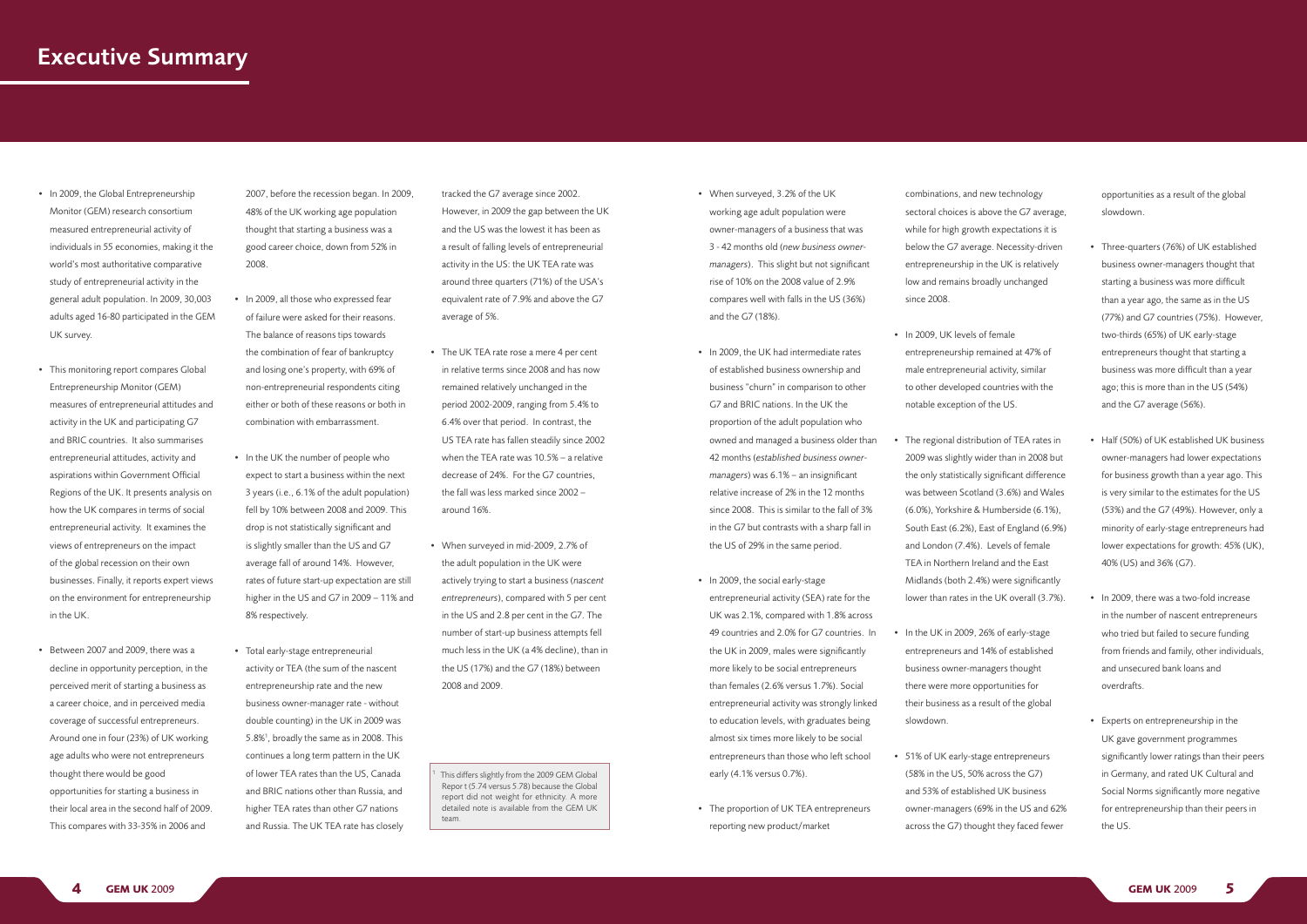



1.1 SCOPE OF REPORT

# This report compares Global Entrepreneurship Monitor (GEM) measures of entrepreneurial attitudes, activity and aspiration in the UK with participating G7 countries and the large industrialized or industrializing countries of Brazil, Russia, India and China ("BRIC"). It also summarizes entrepreneurial attitudes, activity and aspiration within Government Official Regions of the UK and sets out the level of social entrepreneurial activity in the UK compared to other G7 and BRIC countries.

The GEM UK team continues to maintain the harmonized, pooled database of almost 190,000 responses from individuals aged 18 to 64 for the period 2002 to 2009. Historical data for the UK in this report are based on this harmonized database. As a result, there may be small differences in point estimates of entrepreneurial attitudes, activity and aspiration in the UK between figures reported in previous years and those in this report. In addition, the reporting of some measures in the GEM Executive reports has evolved in recent years, and in the body of this report we display attitudinal measures that are harmonized with the 2008 GEM Executive Report and 2008 GEM UK Monitoring Report. Readers who wish to update time series data using older measures or that align with the 2009 GEM Global report are invited to consult Appendix 2, since some measures used in the 2009 GEM Global report have reverted to those used prior to 2008.

## 1.2 GEM: HISTORY, PURPOSE AND MEASURES

- Nascent entrepreneurs (NAE): The stage at which individuals begin to commit resources, such as time or money, to starting a business. To qualify as a nascent entrepreneur, the business must not have been paying wages for more than three months.
- New business owner-managers (NBO): Those whose business has been paying income, such as salaries or drawings, for more than three, but not more than fortytwo, months.
- • Established business owner-managers (EBO): Those whose business has been paying income, such as salaries or drawings, for more than forty-two months.

The Global Entrepreneurship Monitor (GEM) research consortium has been measuring entrepreneurial activity of working age adults across a wide range of countries in a comparable way since 1998. In 2009, the study covered 55 economies (53 sovereign nations plus Hong Kong SAR and Shen Zhen province of China) and represented the world's most authoritative comparative study of entrepreneurial activity in the general adult population.

GEM's primary focus is on the study of three areas:

- 1. To measure differences in entrepreneurial attitudes, activity and aspiration between countries
- 2. To uncover factors which underpin these differences
- 3. To identify policies that may enhance entrepreneurial activity.

The 2009 GEM global study was based on an analysis of adult population survey (APS) results from 55 economies and more than 170,000 adults aged 18 to 64 across the world. The core of the APS is identical in each country and asks respondents their *attitudes* towards entrepreneurship, if they are involved in some form of entrepreneurial *activity*, and if so what their *aspirations* for their business are. The global GEM Executive 2009 Report was published in January 2010<sup>2</sup> and can be downloaded from www. gemconsortium.org.

From the survey, we examine individual entrepreneurs at three key stages:

Bosma, N. and Levie, J. (2009) Global Entrepreneurship Monitor 2009 Executive Report, GERA and Babson College, Babson Park, MA.

> In addition, we measure general intention to start a business by asking individuals if they expect to start a business within the next three years (FUT). Finally, we ask individuals if they have shut down a business in the past year (BC). It is important to understand that the main subject of study in GEM is

entrepreneurs rather than the businesses that they run. GEM measures the entrepreneurial activity of people from intention to closure. The first two stages of active business development, the nascent entrepreneur stage and the new business owner-manager stage, are combined into one index of Total earlystage Entrepreneurial Activity, or TEA<sup>3</sup>, which is represented in the Figure 1 below.

As much of this entrepreneurial activity is prestart-up or includes very small new businesses that do not have to register, TEA rates will not necessarily match with published statistics on business ownership and, indeed, should not be interpreted as such. Rather, GEM enables the measurement of the *propensity* of individuals in particular countries to be entrepreneurial *given* the current social, cultural and economic framework conditions that exist there.

The methodology, sample sizes and weighting systems used for the GEM UK 2009 adult population survey are explained in more detail in Appendix 1.

3

 TEA is calculated in an identical way in each country. A telephone and/or face-to-face survey of a representative sample of the adult population in each country is conducted between May and September. Respondents are asked to respond to three questions that are the basis of the TEA index: 1) "are you, alone or with others, currently trying to start a new business independently of your work?", 2) "are you, alone or with others, currently trying to start a new business as part of your work?", and 3) "are you, alone or with others, currently the owner or manager of a business?" Those who respond positively to these questions are also asked filter questions to ensure they are actively engaged in business creation as owners and managers, how long they have been paying wages to employees, and other questions about cost and time to start up, sources of finance and numbers of jobs created. A distinction is made between two types of entrepreneurs: nascent entrepreneurs (those whose businesses have been paying wages for not more than three months) and new business owner-managers (those whose businesses have been paying salaries for more than three months but not more than 42 months). The TEA index is the proportion of nascent entrepreneurs and new business owner/managers (minus any double counting, i.e. those who respond positively to both are counted once) in the working age population.

> Figure 1: The Entrepreneurial Process and GEM Operational Definitions (Source: Bosma and Levie, 2010)

# GEM UK 2009 Monitoring Report

# 1 INTRODUCTION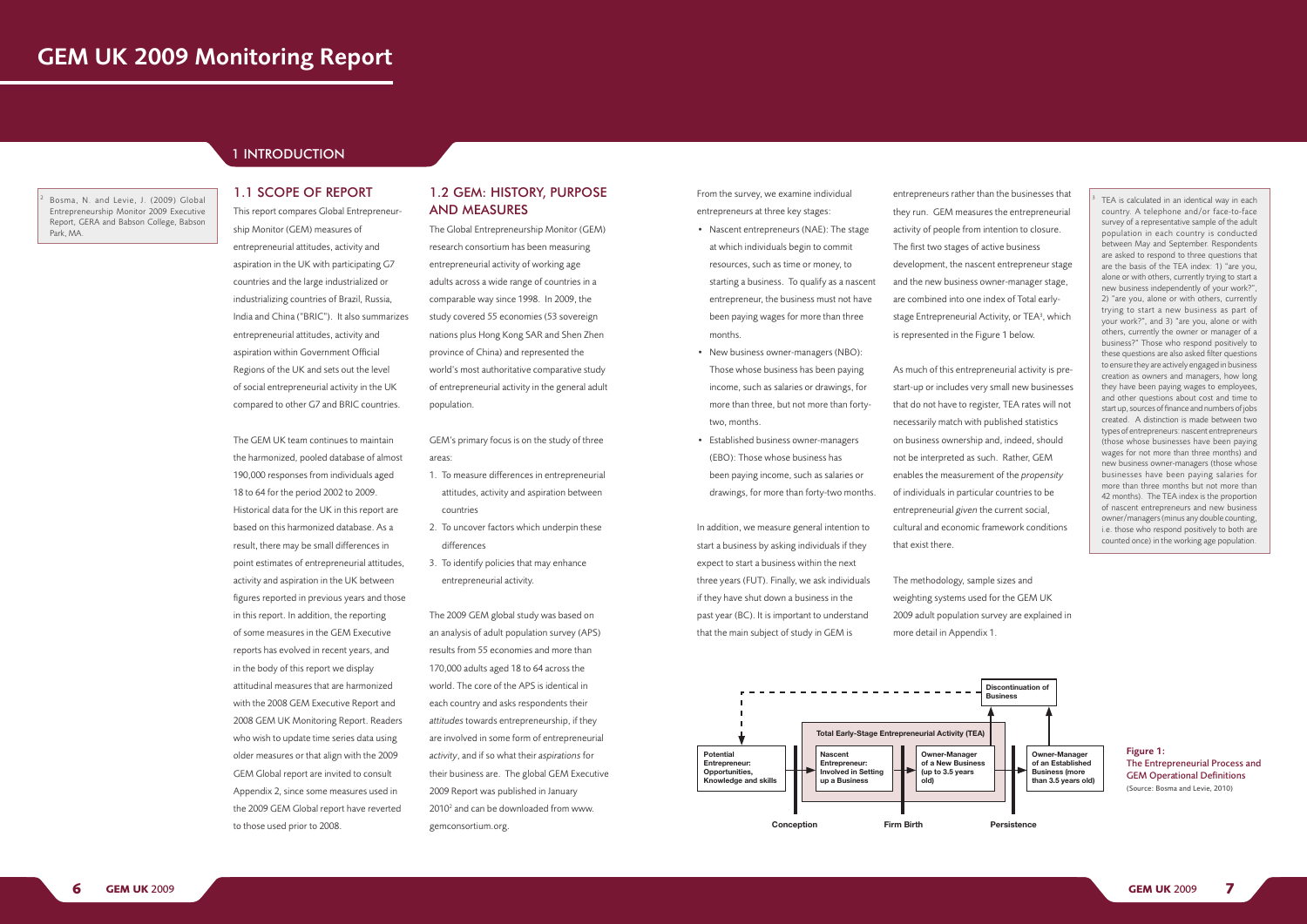|               | <b>I know someone</b><br>who has started<br>a business in the<br>last 2 years | <b>There are</b><br>good start-up<br><b>opportunities</b><br>where I live in the<br>next 6 months | I have the skills,<br>knowledge and<br>experience to<br>start a business |      |
|---------------|-------------------------------------------------------------------------------|---------------------------------------------------------------------------------------------------|--------------------------------------------------------------------------|------|
| G7            |                                                                               |                                                                                                   |                                                                          |      |
| <b>UK</b>     | 23.4                                                                          | 23.0                                                                                              | 44.5                                                                     | 35.2 |
| France        | 36.4                                                                          | 24.1                                                                                              | 27.1                                                                     | 46.6 |
| Germany       | 28.0                                                                          | 20.6                                                                                              | 34.7                                                                     | 42.4 |
| Italy         | 27.9                                                                          | 24.1                                                                                              | 36.3                                                                     | 39.4 |
| Japan         | 18.5                                                                          | 7.2                                                                                               | 9.2                                                                      | 58.8 |
| US,           | 28.8                                                                          | 25.4                                                                                              | 50.2                                                                     | 28.8 |
| G7 average    | 27.2                                                                          | 20.7                                                                                              | 33.7                                                                     | 41.9 |
| <b>BRIC</b>   |                                                                               |                                                                                                   |                                                                          |      |
| <b>Brazil</b> | 35.0                                                                          | 43.3                                                                                              | 44.5                                                                     | 33.2 |
| Russia        | 28.6                                                                          | 16.1                                                                                              | 20.4                                                                     | 53.7 |
| India (2008)  | 55.7                                                                          | 53.9                                                                                              | 45.3                                                                     | 48.8 |
| China         | 48.6                                                                          | 19.3                                                                                              | 20.1                                                                     | 40.4 |

• In the UK, the proportion of the nonentrepreneurial working age population who perceived good opportunities in the next 6 months declined from 27% in the 2008 survey to 23% in the 2009 survey. However, skills perception remained stable at 44.5% in the UK, and remained above skills perception rates of other participating G7 countries with the exception of the US. Fear of failure

provide attitudinal estimates for the UK for that portion of the working age (18-64) population who are not already nascent entrepreneurs or business owner/managers for participating G7 and BRIC countries for 20084 . Comparing like for like measures, the main differences with 2008 are as follows:

# 2.2 ENTREPRENEURIAL ATTITUDES IN THE UK IN 2008 AND 2009

• In the US, perception of the prevalence of start-up opportunities dropped from 31% to 25%, but it should be noted that the nine year average in the US is 25.7%. Perceptions of entrepreneurship in Brazil, India and China are on the whole more positive than in Russia and G7 countries.

There were also reductions in the percentage of (non-entrepreneurially active) people who thought that starting a business was a good career choice and of people who agreed that "you often see stories in the media about people starting successful new businesses". This is the first time since data collection began in 2003 that these two estimates have fallen below 50% of the population. Figure 2 suggests that the decline in opportunity perception has matched the decline in these estimates over the 2007 to 2009 period. However, the proportion of the population who think that successful entrepreneurs have status and respect has held up, as has the proportion of people who know someone who started a business in the last two years and the proportion of people who think they have the skills, knowledge and experience to start a business.

among those who perceived opportunities dropped slightly but not significantly to 35%. In other G7 nations, skills perception and fear of failure were stable. Consistent with previous years, the UK had a smaller proportion of non-entrepreneurs of working age who said they personally knew someone who had started a business than any other participating G7 nation except Japan.

### Table 1:

Attitudes towards entrepreneurship in participating G7 and BRIC countries in 2009 - percentage of working age population who are neither nascent entrepreneurs nor existing business owner/managers, who expressed an opinion and agreed with the statement at the top of the column (Source: GEM 2009 APS)

| <b>AND BRIC NATIONS</b>                                 | population who are not already nascent                    | 35%. In other G7 nations, skills perception | 2008 AND 2009                                |                                                                                            | 2008 | 2009 | 2008 | 2008   | 2009 | 2009   |
|---------------------------------------------------------|-----------------------------------------------------------|---------------------------------------------|----------------------------------------------|--------------------------------------------------------------------------------------------|------|------|------|--------|------|--------|
| At least some of the difference in                      | entrepreneurs or business owner/managers                  | and fear of failure were stable. Consistent | Table 2 shows estimates of the prevalence    |                                                                                            | All  | All  | male | female | male | female |
| Intrepreneurial activity rates between                  | for participating G7 and BRIC countries for               | with previous years, the UK had a smaller   | of attitudes towards entrepreneurship in the | I personally know someone who has started<br>a business in the last two years              | 23.6 | 23.4 | 27.3 | 20.0   | 25.7 | 21.0   |
| countries may be explained by differences               | 2008 <sup>4</sup> . Comparing like for like measures, the | proportion of non-entrepreneurs of          | UK among the non-entrepreneurially active    |                                                                                            |      |      |      |        |      |        |
| n attitudes of the population towards                   | main differences with 2008 are as follows:                | working age who said they personally        | working age population by gender between     | There will be good start-up opportunities<br>where I live in the next six months           | 26.9 | 23.0 | 30.9 | 23.0   | 24.9 | 21.0   |
| entrepreneurship. Some researchers have                 |                                                           | knew someone who had started a business     | 2008 and 2009, and Figure 2 shows the        | I have the skills, knowledge and experience                                                | 44.4 | 44.5 | 53.7 | 35.5   | 52.5 | 36.5   |
| uggested that GEM attitudinal data is best              | • In the UK, the proportion of the non-                   | than any other participating G7 nation      | trend from 2002 to 2009. Between 2008        | to start a business                                                                        |      |      |      |        |      |        |
| reated at the group rather than individual              | entrepreneurial working age population                    | except Japan.                               | and 2009, there was a reduction in the       | Fear of failure would prevent me from<br>starting a business (for those who agree          | 38.3 | 35.2 | 35.9 | 41.4   | 32.4 | 38.6   |
| evel, because individuals who are already               | who perceived good opportunities in                       |                                             | percentage of people who thought there       | there are good start-up opportunities)                                                     |      |      |      |        |      |        |
| intrepreneurs may feel compelled to provide             | the next 6 months declined from 27%                       | • In the US, perception of the prevalence   | were good opportunities to start a business  | Most people consider that starting a<br>business is a good career choice                   | 52.1 | 47.9 | 53.4 | 50.7   | 48.9 | 46.8   |
| oositive answers in the APS. In Table 1 we              | in the 2008 survey to 23% in the 2009                     | of start-up opportunities dropped from      | in their local area from 27% to 23%. The     | Those successful at starting a business have                                               | 74.2 | 73.7 | 75.2 | 73.3   | 74.7 | 72.7   |
|                                                         | survey. However, skills perception                        | 31% to 25%, but it should be noted that     | drop in opportunity perception was           | a high level of status and respect in society                                              |      |      |      |        |      |        |
| <sup>4</sup> In Appendix 2, the data on entrepreneurial | remained stable at 44.5% in the UK, and                   | the nine year average in the US is 25.7%.   | significant for males but not for females.   | You will often see stories about people starting<br>successful new businesses in the media | 52.4 | 44.7 | 54.2 | 50.8   | 46.8 | 42.7   |
|                                                         |                                                           |                                             |                                              |                                                                                            |      |      |      |        |      |        |

attitudes and perceptions for all adults aged 18-64 are presented in Table 1a. These data are comparable with data in the 2009 GEM UK report.

new business owner/manager





Figure 2:

Entrepreneurial attitudes in the UK, 2002- 2009 (% non-entrepreneurially-active respondents aged 18-64 expressing an opinion and agreeing with the statement) (Source: GEM UK 2002-2009 APS)

## 2 ENTREPRENEURIAL ATTITUDES

### Entrepreneurial attitudes in the UK in 2008 and 2009 (% non-entrepreneurially active respondents aged 18-64 expressing an opinion and agreeing with the statement)

# Table 2: (Source: GEM UK 2008-2009 APS)

### **I personally know some** .<br>a business in the last two

# 2.1 ENTREPRENEURIAL ATTITUDES IN THE UK, G7 AND BRIC NATIONS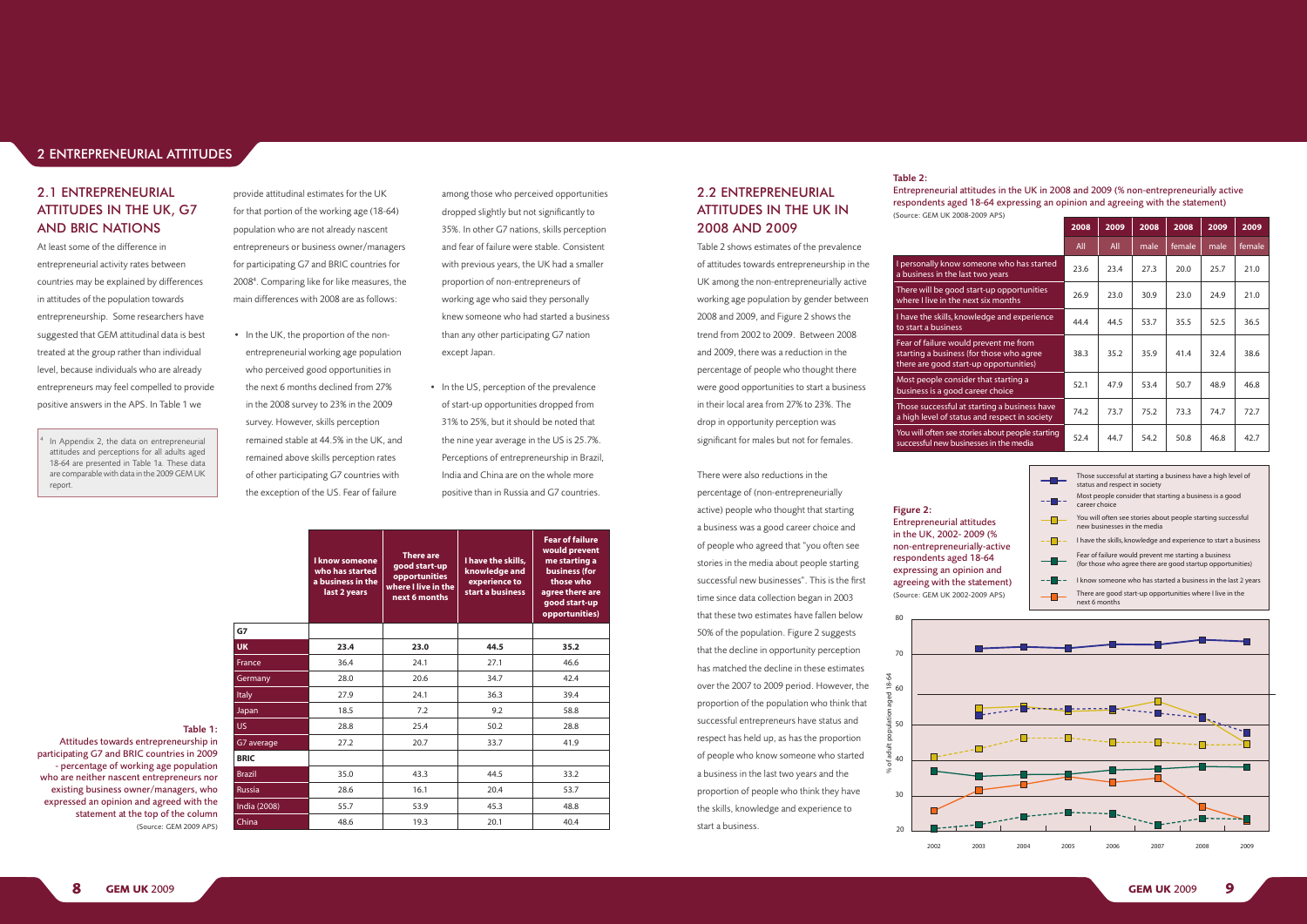Table 2 shows that males tend to have more positive entrepreneurial attitudes than females. The gap is particularly marked in skills self-perception where it has been very stable since 2002. The gap in fear of failure between females and males widened again in 2009 to a significant six percentage points.

In 2009, all those who expressed fear of failure were asked if their reasons for fear of failure included any of the following: fear they might become bankrupt, fear they might lose their property, embarrassment if the business failed, or any other reason. Figure 3 shows the distribution of these answers among non-entrepreneurial respondents<sup>5</sup> and, in brackets, for the non-entrepreneurial population who saw opportunities for starting a business. The balance of reasons tips towards the combination of fear of

bankruptcy and losing one's property, with 69% of non-entrepreneurial respondents citing either or both of these reasons or both in combination with embarrassment. The combination of bankruptcy and loss of property was more frequent among those non-entrepreneurs who saw opportunities but feared failure; embarrassment was less frequently cited by these individuals and they were more likely to say they didn't know.

• The item "I personally know someone who has started a business in the last two years" is intended as a proxy measure of networking with entrepreneurial individuals. Londoners were significantly more likely to agree with this item than respondents in any other region. Respondents in the East of England region were significantly more likely to agree

• London had the highest proportion of the non-entrepreneurially active population reporting that there were good start-up opportunities in their local area in the next 6 months at 28%, significantly above West Midlands, North East, Wales and Northern Ireland. Opportunity perception fell sharply between 2008 and 2009 in Scotland (down 12 percentage points), East of England (down 9 percentage points), and South East (down 7%).<sup>6</sup>

None of the estimates of fear of failure are significantly different from each other,

Male and female non-entrepreneurs did not differ significantly in their reasons. However, among those non-entrepreneurs who saw opportunities but feared failure, females were significantly more likely to cite bankruptcy (78% versus 51%) and possible loss of property (65% versus 41%) as reasons for not starting a business, while males were more likely to cite other reasons (20% versus 4%).

# 2.3 ATTITUDES TOWARDS ENTREPRENEURSHIP IN THE UK REGIONS

The self-reporting of attitudes of the non-entrepreneurially active working age population towards entrepreneurship in each UK region in 2009 is presented in Table 3. The key findings are as follows:

with this item than respondents in West Midlands, East Midlands, Yorkshire & Humberside, and Wales.

> • Half of respondents in London thought they had the skills to start a business; this was the highest proportion of respondents in any region, and significantly higher than in the North East, Scotland, and Northern Ireland. Northern Ireland had the lowest percentage of adults agreeing that they have the skills to start a business (37.1%).

### Figure 3:

Distribution of reasons for 'Fear of Failure' among the non-entrepreneurial population of adults aged 18-64 (numbers in brackets are for those who see opportunities and fear failure) (Source: GEM UK 2009 APS)

5

 The distribution among all the sample was exactly the same as that for the nonentrepreneurial population.

6 The 2002-09 regional data for the 'Good Opportunities' attitude variable in the GEM UK pooled dataset is included in the Appendix 2 (Table 3b).

|                        | I personally know<br>someone who has<br>started a business<br>in the last two<br>years | There will be<br>good start-up<br>opportunities<br>where I live in the<br>next six months | I have the skills,<br>knowledge and<br>experience to<br>start a business | <b>Fear of failure</b><br>would prevent<br>me from starting<br>a business (for<br>those who<br>agree there are<br>good start-up<br>opportunities) |
|------------------------|----------------------------------------------------------------------------------------|-------------------------------------------------------------------------------------------|--------------------------------------------------------------------------|---------------------------------------------------------------------------------------------------------------------------------------------------|
| <b>East of England</b> | 28.5                                                                                   | 22.9                                                                                      | 44.7                                                                     | 36.8                                                                                                                                              |
| <b>East Midlands</b>   | 19.6                                                                                   | 23.4                                                                                      | 42.8                                                                     | 35.9                                                                                                                                              |
| London                 | 40.0                                                                                   | 28.3                                                                                      | 50.0                                                                     | 37.7                                                                                                                                              |
| North East             | 22.5                                                                                   | 19.7                                                                                      | 41.0                                                                     | 34.0                                                                                                                                              |
| North West             | 21.7                                                                                   | 23.1                                                                                      | 44.1                                                                     | 38.5                                                                                                                                              |
| Northern Ireland       | 22.4                                                                                   | 17.0                                                                                      | 37.1                                                                     | 41.5                                                                                                                                              |
| Scotland               | 22.1                                                                                   | 21.2                                                                                      | 39.9                                                                     | 34.1                                                                                                                                              |
| <b>South East</b>      | 22.3                                                                                   | 24.5                                                                                      | 45.8                                                                     | 30.7                                                                                                                                              |
| <b>South West</b>      | 21.2                                                                                   | 24.4                                                                                      | 44.7                                                                     | 23.6                                                                                                                                              |
| <b>Wales</b>           | 21.2                                                                                   | 20.4                                                                                      | 45.2                                                                     | 34.0                                                                                                                                              |
| <b>West Midlands</b>   | 21.2                                                                                   | 19.9                                                                                      | 43.2                                                                     | 40.5                                                                                                                                              |
| Yorkshire & Humberside | 21.1                                                                                   | 20.9                                                                                      | 45.6                                                                     | 41.0                                                                                                                                              |
| <b>United Kingdom</b>  | 23.4                                                                                   | 23.0                                                                                      | 44.5                                                                     | 35.2                                                                                                                                              |

because of the small proportion of people who both saw good opportunities and feared failure in 2009. When the requirement that only those who see good opportunities is removed, then the point estimate for Northern Ireland (44%) is significantly higher than that of the East region (33%), and the unusually low estimate for the South West disappears (37%).

> Table 3: Perceptions of entrepreneurship among non-entrepreneurially active individuals in the UK regions, 2009 (Source: GEM UK 2009 APS)

$$
\mathsf{I}'
$$

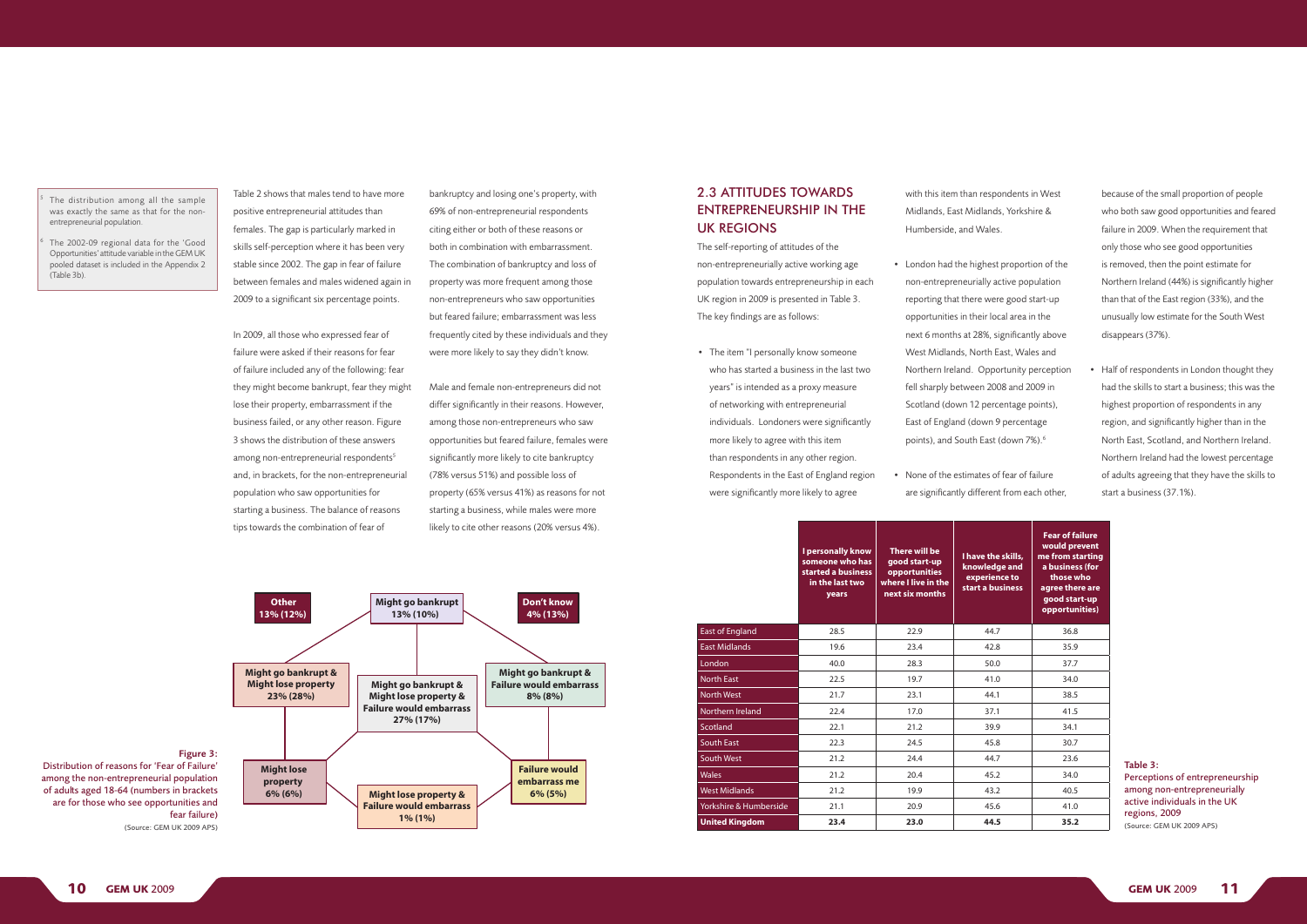# 3.1 ENTREPRENEURIAL ACTIVITY IN THE UK, G7 AND BRIC COUNTRIES

GEM views entrepreneurship as a process in which individuals become increasingly engaged in entrepreneurial activity. Figure 4 illustrates the proportion of respondents by stage of entrepreneurial activity in the UK over the period 2002 to 2009. In this figure, individuals who engaged in more than one stage of the process at a time are included in their most established stage (see Figure 4a in Appendix 2 for gross rates for each stage). In the UK in 2009, 84.7% of working age individuals were not engaged in entrepreneurial activity and had no intention of starting a business within the next three years. A further 3.8% expected to start a business in the next three years, but were not actively trying to start a business or running an existing business. A further 2.5% were nascent entrepreneurs and an additional 3.1% were new business owner/managers. Finally, 5.8% were established business owner/ managers. Apart from intention to start rates, which have declined from 5.9% in 2004, the proportions have changed little since 2002.

Total early-stage Entrepreneurial

Activity (TEA) is the sum of the nascent entrepreneurship rate and the new business owner/manager rate. Figure 5 shows trends in TEA rates of the G7 + Brazil, Russia, India and China (BRIC) nations between 2002 and 2009. Over the past eight years, the relative position of the G7 countries on TEA has not changed. The US had the highest TEA rate of

G7 nations in 2009 at 8%, but the gap between the US and UK is much narrower than any year since 2002. This is mainly due to reductions in the US nascent entrepreneurial activity rate.

Three of the four BRIC countries have higher levels of entrepreneurial activity than the UK: Brazil (15.3%), India (11.5% - 2008 estimate) and China (18.8%). Russia (3.9%) had the lowest TEA rate among these nations in 2009. The UK's TEA rate has varied little during the period 2002 to 2009 and has tracked the G7 average very closely. Estimates of TEA for France have fluctuated over this period, possibly due to small sample sizes and changes in collection methods. Official statistics on enterprise creation in France show a reduction in new company formations from the beginning of 2008, ending a ten year rising trend<sup>7</sup>. TEA in Japan appears to have risen each year between 2004 and 2008 but fell sharply in 2009 and is now 2.6 percentage points lower than in the UK.

In addition to TEA, GEM measures the proportion of established business ownermanagers in the working age population (EBO). Established business owner-managers have owned or managed a business for more than 42 months. Finally, GEM measures the proportion of individuals of working age who closed down a business in the last 12 months, one that did not continue under a different form or ownership.

The ratio of established business ownership to early-stage entrepreneurship gives a proxy

Opportunity TEA



Participation in entrepreneurship in the UK by most established stage of entrepreneurial activity, 2002 to 2009 Source: Insee, REE (Répertoir<br>
et des Établissements – Siren<br>
8 Canada and India did not part<br>
2009.<br> **Figure 4:**<br> **Participation in entrepreneu<br>
the UK by most established<br>
entrepreneurial activity, 20<br>
(Source: GEM UK 20** 

- **Example 3** established business owner/manager new business owner/manager
	-
	-
- Source: Insee, REE (Répertoire des Entreprises et des Établissements – Sirene)
- Canada and India did not participate in GEM in 2009.





Figure 5: Total early-stage Entrepreneurial Activity (TEA) in participating G7 and BRIC Countries (2002-2009) 8 (Source: GEM 2002-2009 Global Adult Population Survey (APS))

#### Figure 4:

8

### 3 ENTREPRENEURIAL ACTIVITY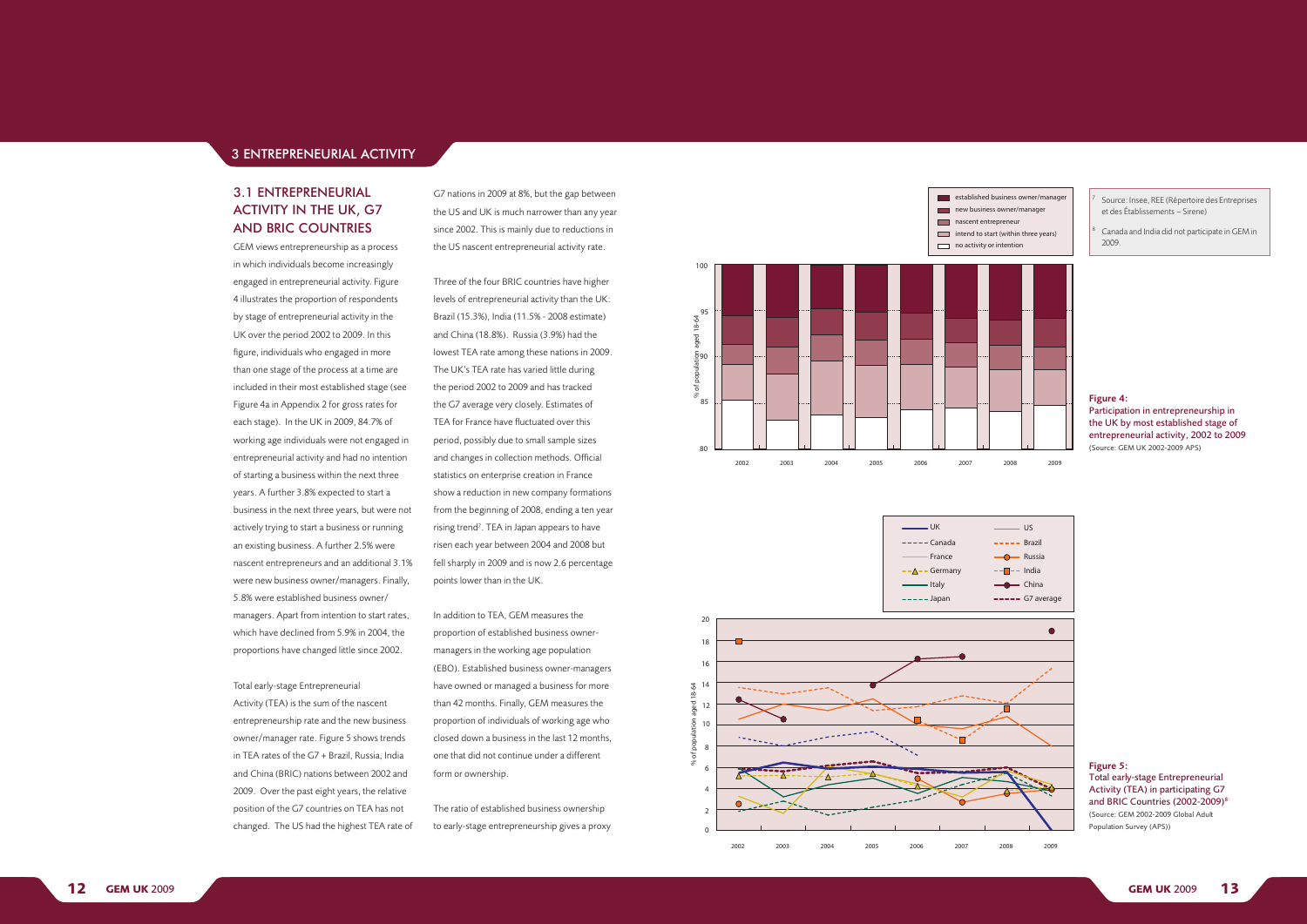|               | <b>Nascent</b><br><b>Entrepreneurial</b><br><b>Activity rate</b><br>(paying wages<br>for 3 months<br>or less) (NEA) | <b>New</b><br><b>Business</b><br>Owner-<br>manager<br>rate (4-42<br>months)<br>(NBO) | <b>Nascent</b><br>$+$ New<br><b>business</b><br>owner-<br>manager<br>rate (TEA) | <b>Established</b><br><b>Business</b><br><b>Owners</b><br>( > 42)<br>months)<br>(EBO) | <b>Business</b><br>closure rate<br>(Business<br>closed in<br>the last 12<br>months<br>that has not<br>continued)<br>(BC) | <b>Proxy</b><br>early-stage<br><b>business</b><br>survival<br>rate (EBO/<br>TEA) | <b>Proxy</b><br><b>business</b><br>churn<br>rate BC/<br>$(NBO + EBO)$ |
|---------------|---------------------------------------------------------------------------------------------------------------------|--------------------------------------------------------------------------------------|---------------------------------------------------------------------------------|---------------------------------------------------------------------------------------|--------------------------------------------------------------------------------------------------------------------------|----------------------------------------------------------------------------------|-----------------------------------------------------------------------|
| G7            |                                                                                                                     |                                                                                      |                                                                                 |                                                                                       |                                                                                                                          |                                                                                  |                                                                       |
| <b>UK</b>     | 2.7                                                                                                                 | 3.2                                                                                  | 5.8                                                                             | 5.8                                                                                   | 1.7                                                                                                                      | 1.0                                                                              | 0.2                                                                   |
| France        | 3.1                                                                                                                 | 1.4                                                                                  | 4.3                                                                             | 3.2                                                                                   | 1.3                                                                                                                      | 0.7                                                                              | 0.3                                                                   |
| Germany       | 2.2                                                                                                                 | 2.1                                                                                  | 4.1                                                                             | 5.1                                                                                   | 1.3                                                                                                                      | 1.3                                                                              | 0.2                                                                   |
| Italy         | 1.8                                                                                                                 | 1.9                                                                                  | 3.7                                                                             | 5.8                                                                                   | 0.7                                                                                                                      | 1.6                                                                              | 0.1                                                                   |
| Japan         | 1.9                                                                                                                 | 1.3                                                                                  | 3.3                                                                             | 7.8                                                                                   | 1.0                                                                                                                      | 2.4                                                                              | 0.1                                                                   |
| US.           | 4.9                                                                                                                 | 3.2                                                                                  | 8.0                                                                             | 5.9                                                                                   | 2.3                                                                                                                      | 0.7                                                                              | 0.3                                                                   |
| G7 average    | 2.8                                                                                                                 | 2.2                                                                                  | 4.9                                                                             | 5.6                                                                                   | 1.4                                                                                                                      | 1.2                                                                              | 0.2                                                                   |
| <b>BRIC</b>   |                                                                                                                     |                                                                                      |                                                                                 |                                                                                       |                                                                                                                          |                                                                                  |                                                                       |
| <b>Brazil</b> | 5.8                                                                                                                 | 9.8                                                                                  | 15.3                                                                            | 11.8                                                                                  | 2.4                                                                                                                      | 0.8                                                                              | 0.1                                                                   |
| <b>Russia</b> | 1.8                                                                                                                 | 2.3                                                                                  | 3.9                                                                             | 2.3                                                                                   | 1.8                                                                                                                      | 0.6                                                                              | 0.4                                                                   |
| India         |                                                                                                                     |                                                                                      |                                                                                 |                                                                                       |                                                                                                                          |                                                                                  |                                                                       |
| China         | 7.4                                                                                                                 | 11.8                                                                                 | 18.8                                                                            | 17.2                                                                                  | 4.3                                                                                                                      | 0.9                                                                              | 0.1                                                                   |

G7 average. • France and Russia stand out as having

- low established business owner rates and relatively high business churn rates.
- • With the exception of Russia, the BRIC countries have higher numbers of people expecting to start a business than G7 countries.
- • Survival rates and churn rates are negatively correlated with each other. Countries with high apparent early-stage survival rates have low apparent churn rates. There is no significant correlation across the countries in Table 4 between TEA rates and either survival or churn rates. Across all 55 countries there was no correlation between TEA rates and churn rates<sup>10</sup> but a weak negative correlation between TEA rates and survival rates<sup>11</sup>.

measure of transition rates from early stage

entrepreneurship to established business ownership<sup>9</sup>. This can be interpreted as a proxy survival measure. The ratio of closure to business ownership (new plus established) gives a proxy of entrepreneurial dynamism or "churn". The 2009 results for participating G7 and BRIC countries are given in Table 4.

One way of distinguishing between different types of entrepreneurial activity is the extent to which the activity is based on necessity (i.e. there are no better alternatives for work) or opportunity (where entrepreneurs may be exploiting the potential for new market creation).

Opportunity-motivated entrepreneurship rates (Opportunity TEA) and Necessitydriven entrepreneurship rates (Necessity TEA) for G7 and BRIC countries in 2009 are presented in Figure 6. Levels of necessity entrepreneurship in 2009 are lower than 6 levels of opportunity entrepreneurship in all participating G7 and BRIC countries. 4 In the UK, 4.3% of the working age adult

GEM is a survey of individuals and not a survey of registered businesses. Therefore, the figures reported for business ownership will not necessarily tally with official statistics on the size of the registered business stock in GEM participant countries. Nevertheless, the table presents some interesting summary points:

• Rates for the UK on almost all these measures and ratios are very close to the

# 3.2 OPPORTUNITY AND NECESSITY ENTREPRENEURSHIP

9

Correlation coefficient of  $-.481$ ,  $p = .000$ 

 This measure assumes that early stage entrepreneurship and established business ownership does not fluctuate over time.

Correlation coefficient of .164,  $p = .230$ 

**PORIUNIIY** population were opportunity-motivated earlystage entrepreneurs, with 1% identified as necessity-driven early-stage entrepreneurs. While the level of necessity entrepreneurship in the UK rose sharply between 2007 and 2008 there was only a further small increase in 2009 except for London where it almost tripled. Ratios of necessity to opportunity entrepreneurship are less than 1:5 in the UK, US, France and Italy. However, in Germany, Japan, and BRIC countries, necessity entrepreneurship is proportionately higher. These findings were similar to those observed in the 2008 GEM survey. Necessity entrepreneurship tends to be proportionately higher in low and medium income countries than in high income countries<sup>12</sup>. Japan and Germany are noticeable for their unusually high necessity to opportunity TEA ratios of around 1:2 in 2009. Brazil

Table 4:

Measures of entrepreneurial activity in participating G7 and BRIC countries, 2009 (Source: GEM 2009 APS) 95

 $\frac{1}{\sqrt{2}}$ 





Figure 6: Necessity and opportunity entrepreneurship in participating G7 and BRIC countries in 2009 (Source: GEM 2009 APS)

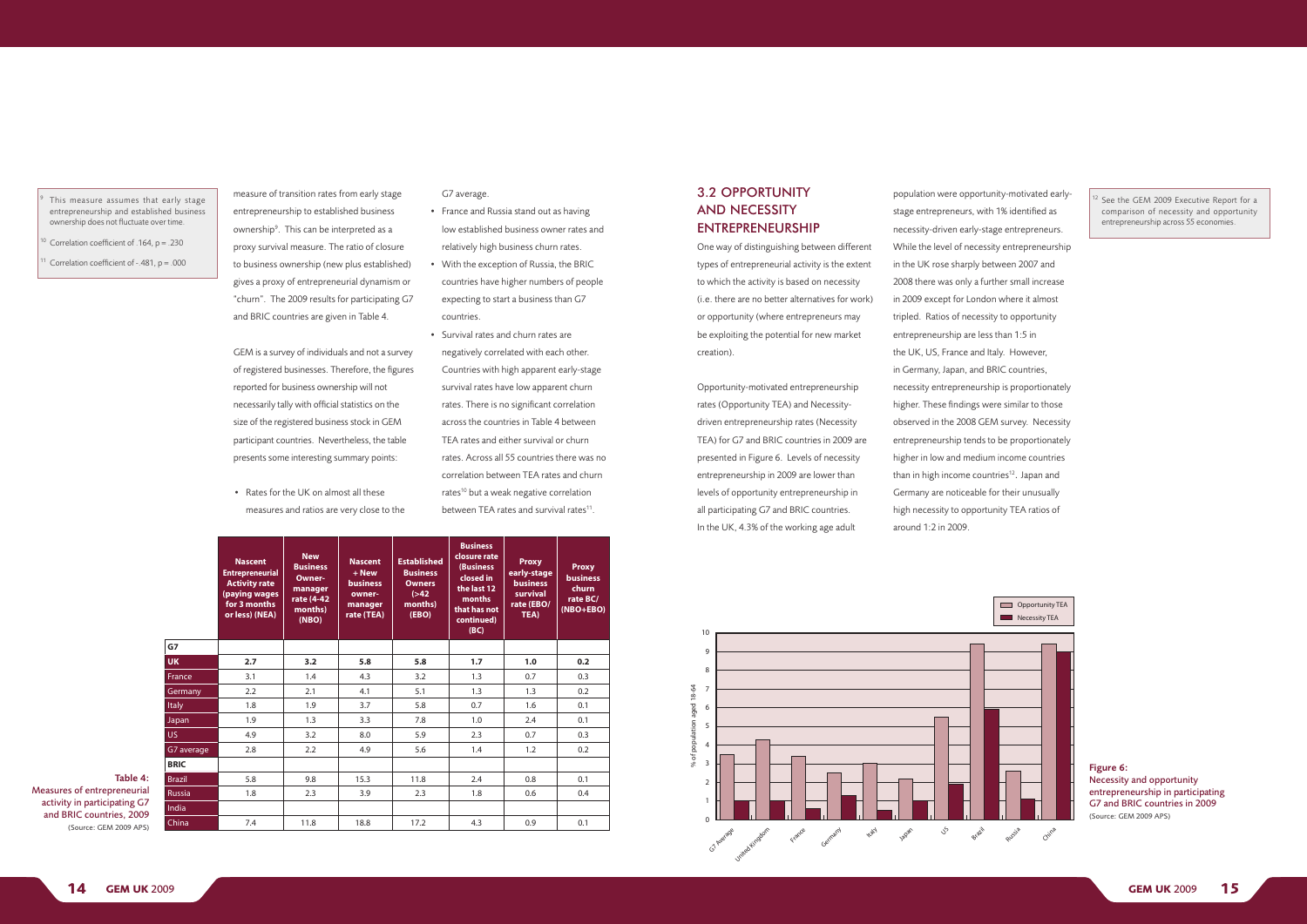early-stage entrepreneurial activity in 2009 6 is the smallest it has been since the GEM 4 survey began: 3.7% in the UK compared to 2 5.8% in the US. This is due to a fall of three percentage points in the US female TEA rate 0 from 8.8 per cent in 2008.

except Russia and China, where private enterprise was essentially illegal two decades ago. For example, in the UK female early stage entrepreneurial activity is 47% of male activity, while established business ownership at 3.3% is just 40% that of males (8.3%). The equivalent proportions for the US are 60% and 70% respectively.  $2002$ 

> Overall, levels of female early-stage entrepreneurial activity in the G7 and BRIC countries appear to be static since 2002, with the possible exception of Japan, as illustrated in Figure 9. Female TEA in the UK was slightly under the G7 average since 2003 but in 2009 it was slightly higher due to a fall in female early-stage entrepreneurial activity in the G7 countries.

Figure 7: Total early-stage entrepreneurial activity by gender in participating G7 and BRIC countries in 2009 (Source: GEM 2009 APS)

#### Figure 8: Established business ownership by gender in participating G7 and BRIC countries, 2009 (Source: GEM 2009 APS)

Figure 9: Female entrepreneurial activity in participating G7 and BRIC countries, 2002-2009 (Source: GEM 2002-2009 APS)

The gender gap in participation rates appears to be wider among established business 4 owner-managers than among early-stage entrepreneurs (see Figure 8) in all countries 2

With the exception of Eastern Europe, the gender gap tends to be narrower in low and middle income countries. However, in 2009, 10 there were generally higher female to male TEA ratios in the BRIC countries: 70% in 8 Russia; 78% in China and 107% in Brazil. 7

0 1 2 3 4



% of population aged 18-64 % of population aged 18-64



20



# 3.3 MALE AND FEMALE ENTREPRENEURIAL ACTIVITY **COMPARED**







2002 2003 2004 2005 2006 2007 2008 2009

% of adult population aged 18-64 % of population aged 18-64

Figure 7 presents a summary of Total earlystage Entrepreneurial Activity (TEA) rates for the G7 and BRIC countries by gender. In most high income countries, men are around twice as likely to be entrepreneurially active as women. But in the US and Germany in 2009, the gender gap was much narrower than in the other G7 countries. In the UK the level of female early stage entrepreneurial activity was 47% that of males, broadly the same as in 2007 and 2008: 3.7% compared to 7.8% for men. In the US the ratio of female to male TEA in 2009 was 60%, slightly down on the 70% observed in 2008 (in 2007 it was also 60%). The gap between UK and US female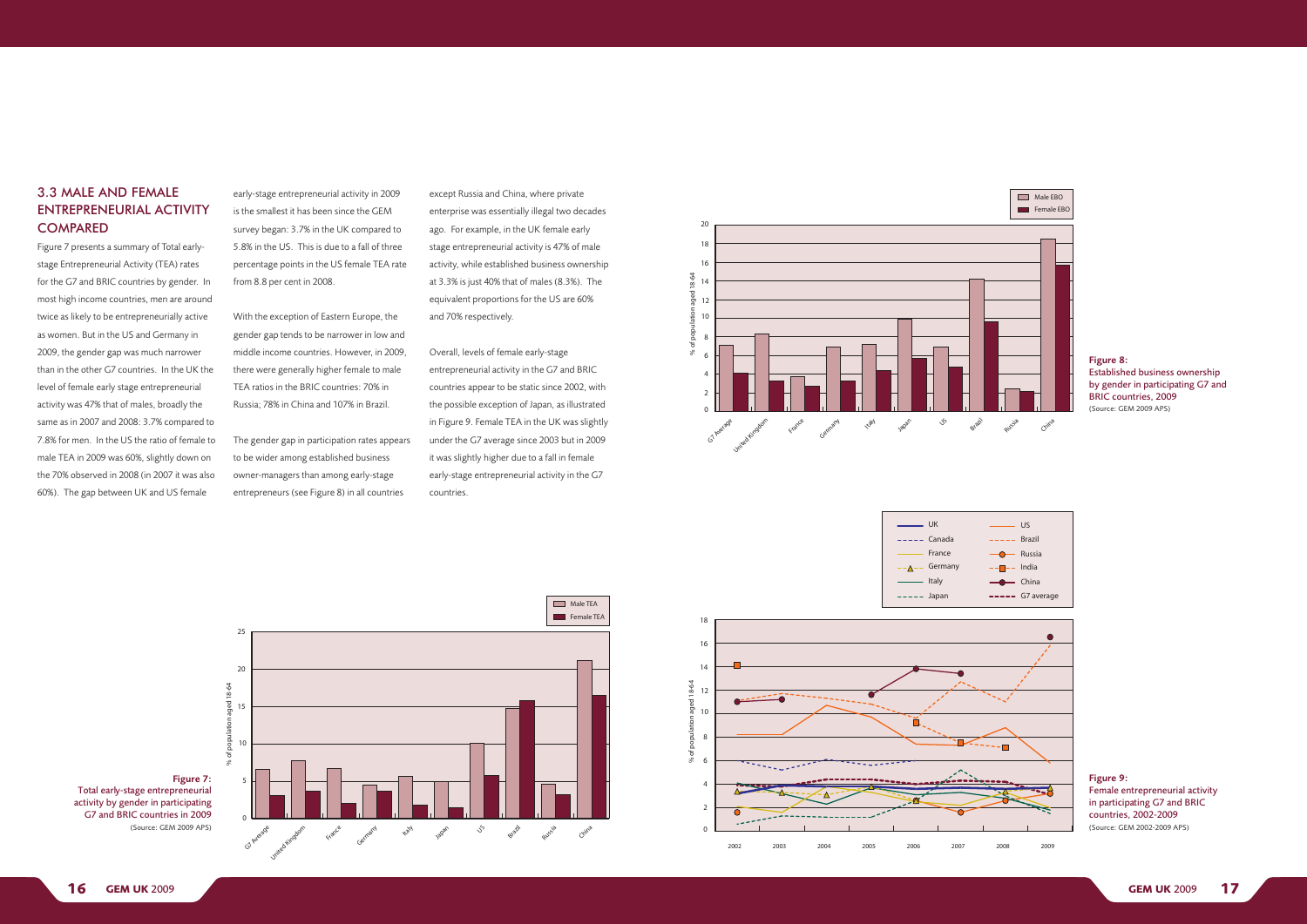| l expect to start a<br>business in the next 3<br>years | Nascent Entrepreneurial<br>Activity rate (paying<br>wages for 3 months or<br>less) | New Business Owner-<br>manager rate (4-42<br>months) | Nascent + New business<br>owner-manager rate | Established Business<br>Owners (>42 months) | Business closure rate<br>(Business closed in the<br>last 12 months that has<br>not continued) | Proxy early-stage<br>business survival rate | Proxy business churn<br>rate |
|--------------------------------------------------------|------------------------------------------------------------------------------------|------------------------------------------------------|----------------------------------------------|---------------------------------------------|-----------------------------------------------------------------------------------------------|---------------------------------------------|------------------------------|
| (FUT)                                                  | (NEA)                                                                              | (NBO)                                                | (TEA)                                        | (EBO)                                       | (BC)                                                                                          | (EBO/TEA)                                   | BC/<br>$(NBO + EBO)$         |
| 5.4                                                    | 2.3                                                                                | 4.6                                                  | 6.9                                          | 5.5                                         | 1.1                                                                                           | 0.8                                         | 0.11                         |
| 5.8                                                    | 2.4                                                                                | 3.0                                                  | 5.3                                          | 4.8                                         | 1.7                                                                                           | 0.9                                         | 0.22                         |
| 10.2                                                   | 4.5                                                                                | 3.3                                                  | 7.4                                          | 5.5                                         | 3.2                                                                                           | 0.7                                         | 0.36                         |
| 5.0                                                    | 2.7                                                                                | 2.3                                                  | 4.9                                          | 4.7                                         | 1.5                                                                                           | 1.0                                         | 0.21                         |
| 5.5                                                    | 2.5                                                                                | 2.4                                                  | 4.9                                          | 5.8                                         | 2.4                                                                                           | 1.2                                         | 0.29                         |
| 5.1                                                    | 2.9                                                                                | 2.5                                                  | 5.2                                          | 6.4                                         | 1.4                                                                                           | 1.2                                         | 0.16                         |
| 4.3                                                    | 1.1                                                                                | 2.6                                                  | 3.6                                          | 4.8                                         | 1.0                                                                                           | 1.3                                         | 0.14                         |
| 6.2                                                    | 3.1                                                                                | 3.2                                                  | 6.2                                          | 6.4                                         | 1.6                                                                                           | 1.0                                         | 0.17                         |
| 5.3                                                    | 1.4                                                                                | 4.5                                                  | 5.8                                          | 8.0                                         | 1.3                                                                                           | 1.4                                         | 0.10                         |
| 5.1                                                    | 3.4                                                                                | 2.8.                                                 | 6.0                                          | 6.0                                         | 1.4                                                                                           | 1.0                                         | 0.23                         |
| 6.4                                                    | 2.8                                                                                | 2.4                                                  | 5.2                                          | 5.1                                         | 1.5                                                                                           | 1.0                                         | 0.20                         |
| 6.6                                                    | 3.0                                                                                | 3.3                                                  | 6.1                                          | 6.7                                         | 1.0                                                                                           | 1.1                                         | 0.10                         |
| 6.2                                                    | 2.7                                                                                | 3.2                                                  | 5.8                                          | 5.8                                         | 1.7                                                                                           | 1.0                                         | 0.19                         |
|                                                        | Yorkshire & Humberside                                                             |                                                      |                                              |                                             |                                                                                               |                                             |                              |

# 3.4 SOCIAL ENTREPRENEURIAL ACTIVITY

In 2009, the social early-stage

entrepreneurial activity (SEA) rate for the UK was 2.2%, compared with 2.1% across 49 countries and 2.1% for G7 countries (see Table 5). This is the first year that social entrepreneurial activity was measured in a comparable way across GEM countries. A modified version of the items used to measure SEA in the UK in 2008 was used, and the UK estimate for 2009 is higher than that obtained in 2008 (1.7%). All respondents were asked the question "Are you alone or with others, currently trying to start or currently managing any kind of activity, organisation or initiative that has a particularly social, environmental or community objective? This might include providing services or training to socially deprived or disabled persons, using profits

for socially oriented purposes, or organising self-help group for community action."

Across all 49 countries, social entrepreneurs were over-represented among young adults, well-educated individuals, and men, although the gender gap was not as wide as with business entrepreneurs. In the UK in 2009, males were significantly more likely to be social entrepreneurs than females (2.6% versus 1.7%). Compared with 2008, female SEA rates were unchanged, but male SEA rates were significantly higher, up from 1.8%. Social entrepreneurial activity was strongly linked to education levels, with graduates being almost six times more likely to be social entrepreneurs than those who left school early (4.1% versus 0.7%). The peak age for SEA was 35-44, as it was in 2008; however in 2009, 18-24 year olds had SEA rates almost as high as 35-44 year olds (2.6% versus 3.0%).

|               | <b>SEA</b> rate | Females as % of all social<br>entrepreneurs |
|---------------|-----------------|---------------------------------------------|
| G7            |                 |                                             |
| <b>UK</b>     | 2.19            | 40%                                         |
| France        | 2.31            | 29%                                         |
| Germany       | 0.72            | 29%                                         |
| Italy         | 1.25            | 40%                                         |
| <b>US</b>     | 4.15            | 49%                                         |
| G7 average    | 2.12            | 37%                                         |
| <b>BRIC</b>   |                 |                                             |
| <b>Brazil</b> | 0.37            | 5%                                          |
| Russia        | 0.91            | 65%                                         |
| China         | 2.89            | 49%                                         |

| <b>3.5 ENTREPRENEURIAL</b>    |
|-------------------------------|
| <b>ACTIVITY IN UK REGIONS</b> |

Table 6 displays different measures of entrepreneurial activity in regions of the UK for 2009. In London, the number of people expecting to start a business in the next three years was twice that reported in any of the other UK regions. Once again in 2009 London displays a unique pattern of entrepreneurial activity; it has relatively high TEA rates, a relatively low established business owner/manager rate, and a relatively high business closure rate. The ratio of EBO to TEA, a proxy of early-stage business survival, is relatively low in London

while its rate of business closure to business ownership is unusually high. Overall, London consistently stands out as a high churn region.

At the other end of the activity spectrum, the South West and Scotland have relatively high ratios of TEA to EBO and low churn rates. The North East, another low activity region has relatively low TEA rates and EBO rates, but a relatively low ratio of EBO to TEA, which suggests that it may be maintaining a relatively high flow of early-stage businesses given its business stock while maintaining an average level of churn.

#### Table 6: Measures of entrepreneurial activity in the UK regions, 2009 (Source: GEM UK 2009 APS)

$$
\mathbf{1}\mathbf{S}
$$

There was no significant variation in SEA rates by region across the UK.

This year, all those starting businesses were asked to indicate how their goals for their business were split between economic, social and environmental goals. Sixteen percent of early-stage business (TEA) entrepreneurs allocated 50% or more points out of a maximum of 100 to social goals, compared with 57% of early-stage social entrepreneurs, while 60% allocated 50% or more points to economic goals (compared with 22% of SEA entrepreneurs). Based on this points system, the early stage social entrepreneurial activity rate for the UK would be 2.2% (the same as the above estimate). Only 4.6% of SEA entrepreneurs allocated 50% or more points to environmental goals, compared with 3.9% of TEA entrepreneurs. This would give an early stage environmental enterprise activity rate of 0.3%.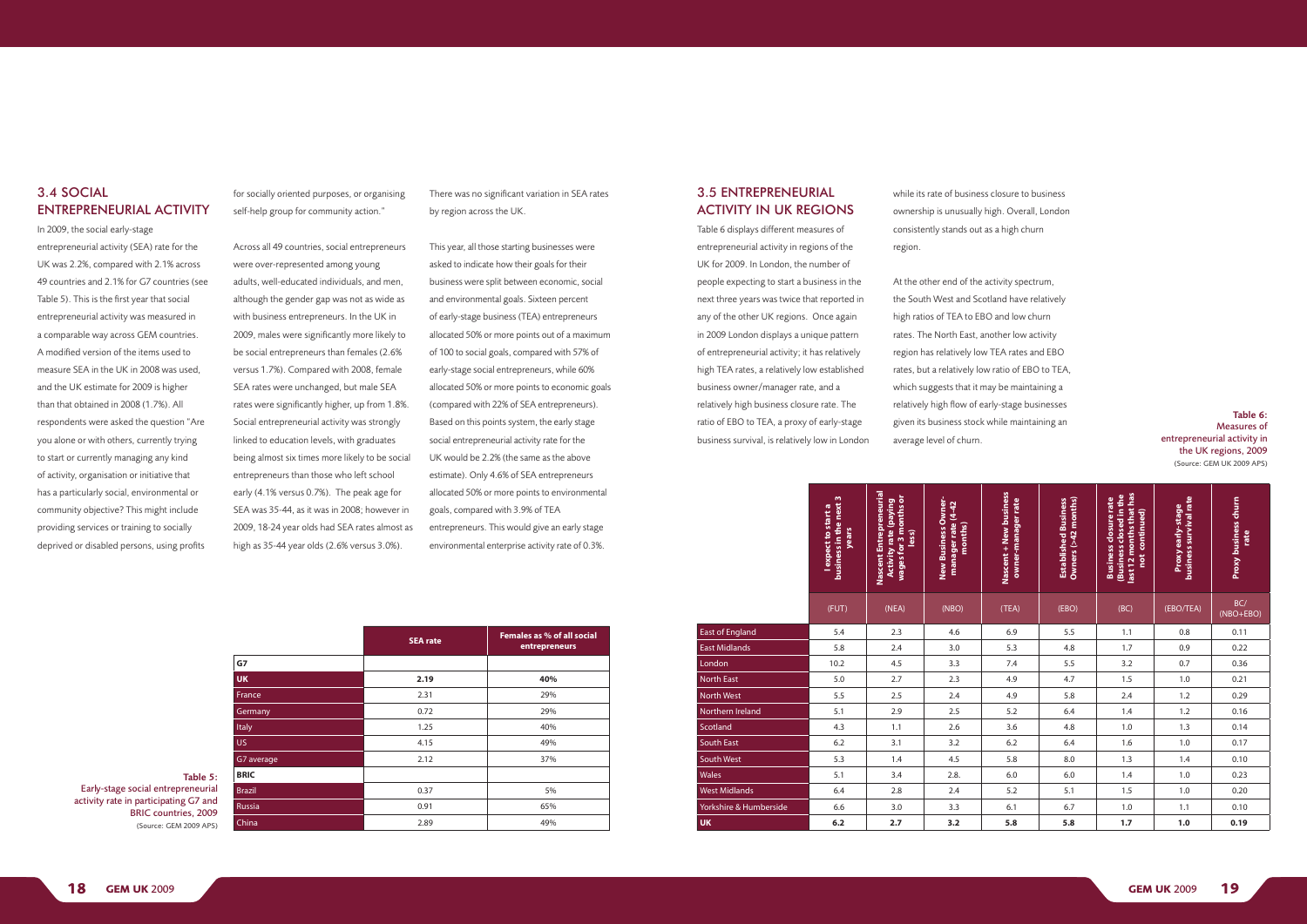Midlands had the lowest level of female TEA at 2.4%. The female TEA rate for Northern Ireland and the East Midlands was significantly lower than in the UK overall and London. The only significant regional differences in female TEA rates in 2009 were between London (5.5%) and three other regions: Northern Ireland (2.4%), the East Midlands (2.4%) and the North East (2.5%). Further, Northern Ireland and the East Midlands, along with two other regions, also had the widest gap between male and female TEA rates: the level of female TEA was 47% that of males in the UK as a whole, but considerably lower in Northern Ireland (30%), the East Midlands (30%), Yorkshire and Humberside (30%) and the North East (34%).

Male TEA rates in Scotland (4.8%) were significantly below those of Yorkshire & Humberside (9.5%), London (9.3%), South East (8.8%), and East Midlands (8.1%), and male TEA rates in West Midlands (6.1%) were significantly lower than the estimate for Yorkshire & Humberside.

#### Figure 10: Total early-stage Entrepreneurial Activity in the UK Regions in 2007, 2008 and 2009 (Source: GEM UK 2007-09 APS)

Figure 11: Male and Female Total early-stage Entrepreneurial Activity in the UK Regions, 2009 (Source: GEM UK 2009 APS)



While female early-stage entrepreneurial activity in the UK remains unchanged in 2009 compared to 2008, there are some important differences across the regions. Figure 11 displays male and female earlystage entrepreneurial activity rates by region. It shows that London had the highest level of female early-stage entrepreneurial activity in 2009 at 5.5%. Northern Ireland and the East Russia  $\mathbb{Z}$ germany  $\mathbb{Z}$ France 2002 2003 2004 2005 2006 2007 2008 2009



8 % of population aged 18-64

6

% of population aged 18-64

 $\frac{1}{\sqrt{2}}$ 

Figure 10 contrasts TEA rates in the UK regions in 2009 with rates in the previous two years. The distribution of TEA rates in 2009 was slightly wider than in previous years but the only statistically significant difference was between Scotland (3.6%) and five other regions: Wales (6.0%), Yorkshire & Humberside (6.1%), South East (6.2%), East of England (6.9%) and London (7.4%). Only Scotland had a significantly lower TEA rate than the estimate for the UK as a whole. None of the fluctuations in point estimates of TEA in individual UK regions between 2008 and 2009 are statistically significant. iy statistically significant  $\sum_{i=1}^n$  interest with the start (with the start of  $\sum_{i=1}^n$ 

7080There are good start-up opportunities where I live in the

next 6 months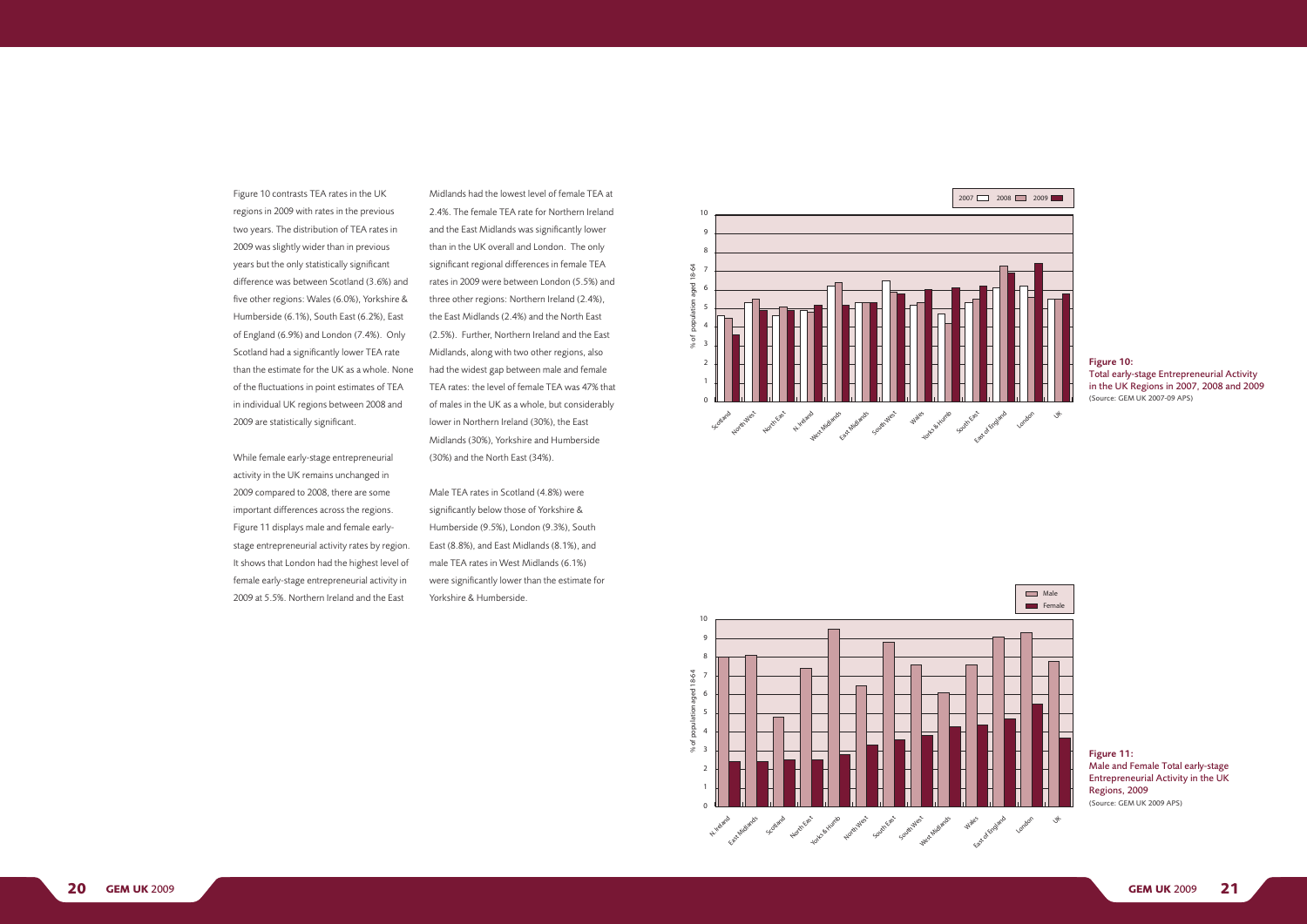- 
- 
- 

The potential of entrepreneurial activity to promote regeneration and growth will reflect the types of business being established. If an entrepreneur expects to create a large number of jobs, or if the product market is new, then his or her potential contribution to growth and regeneration through entrepreneurship may be greater.

Across the world, the majority of businesses expect little or no growth $13$ . To identify individuals who expect to create a relatively high number of jobs, GEM created a variable which measures the percentage of all earlystage entrepreneurs who have created more than ten jobs and who expect more than 50% growth in jobs in the next five years. The results are illustrated in Table 7 for early-stage entrepreneurs and established business owner-managers. Table 7 also shows the proportion of early-stage entrepreneurs and established business owner-managers who state they operate in new product markets<sup>14</sup>, operate in "high" or "medium" technology sectors (according to OECD definitions), and have more than 25% of their customers from outside the country, for each G7 and BRIC country.

Almost one in five (18%) of UK early stage entrepreneurs had high job expectations in 2009 which was below the G7 average by around 10 percentage points. High job expectation varies substantially and is highest in France and lowest in Brazil. In all G7 and BRIC countries the proportion of established business owners with high job expectation

was much lower than the proportion of earlystage entrepreneurs.

In almost all countries (the exceptions being Italy and China) early-stage entrepreneurs were more likely than established business owners to report new product-market creation. In the UK in 2009 early-stage entrepreneurs were more likely to report new product-market creation than in all other G7 countries except Japan. The proportion of established business owners reporting new product-market creation was the same in the UK as the G7 average.

The third variable in Table 7 illustrates the percentage of early-stage entrepreneurs and established business owner-managers who were active in high or medium tech sectors according to OECD definitions<sup>15</sup>. In 2009, as in 2008, the UK had a relatively high proportion of early-stage entrepreneurs and established business owners in high or medium tech sectors – almost double the G7 average.

The final variable shows the proportion of early-stage entrepreneurs and established business owners who have (or expect to have, in the case of nascent entrepreneurs) over one in four customers from outside the country. The UK performs relatively well on this measure. The low scores of BRIC countries in comparison with G7 countries are notable.

- According to the 2009 GEM Global Report, expectations of high growth are rare among nascent and new entrepreneurs. Across 47 economies, only 70% of all start-up attempts expected any job creation at all. Only 14% of all start-up attempts expected to create 20 or more jobs.
- Where the product is new to all or most customers and where there is little or no competition.
- GEM collects data for high, medium and low technology sectors according to OECD definitions and also asks if their technology was available one year ago, 2-5 years ago or longer than that. The latter set of variables have been reported in the past but these only give an indication of the newness of the technology in the perception of the respondent. The measure in Table 6 uses OECD definitions of technology.

There is some degree of overlap between these measures of aspiration. For example, entrepreneurs with significant foreign trade are more likely to be engaged with new

product-market combinations, and to have high job growth expectations. However, there appeared to be no association between whether an entrepreneur was working in a high or medium technology sector and the other measures of aspiration in Table 7.

One measure of aspiration that has been measured consistently by GEM since 2002 has been the rate of "high expectation entrepreneurial activity", or HEA for short. This is the proportion of early-stage entrepreneurs in the population who expect

**G** 

|                   | <b>High Job Expectation (%)</b><br>TEA or EBO greater than ten<br>jobs and growth >50%) |     |            | <b>New Product-Market</b><br>(% of all TEA or EBO) | <b>High or Medium tech</b><br>sectors<br>(% of all TEA or EBO) |            | > 25% of customers outside<br>the country<br>(% of all TEA of EBO) |      |  |
|-------------------|-----------------------------------------------------------------------------------------|-----|------------|----------------------------------------------------|----------------------------------------------------------------|------------|--------------------------------------------------------------------|------|--|
|                   | <b>TEA</b>                                                                              | EBO | <b>TEA</b> | <b>EBO</b>                                         | <b>TEA</b>                                                     | <b>EBO</b> | <b>TEA</b>                                                         | EBO  |  |
| G7                |                                                                                         |     |            |                                                    |                                                                |            |                                                                    |      |  |
| <b>UK</b>         | 17.6                                                                                    | 5.0 | 25.8       | 10.9                                               | 8.3                                                            | 9.5        | 20.5                                                               | 11.5 |  |
| France            | 40.8                                                                                    | 0.0 | 21.7       | 14.5                                               | 3.8                                                            | 6.5        | 23.1                                                               | 8.4  |  |
| Germany           | 25.5                                                                                    | 2.8 | 15.3       | 10.6                                               | 5.4                                                            | 5.6        | 17.5                                                               | 9.2  |  |
| <b>Italy</b>      | 25.2                                                                                    | 1.7 | 4.2        | 6.4                                                | 1.8                                                            | 3.5        | 10.7                                                               | 5.6  |  |
| Japan             | 27.3                                                                                    | 1.9 | 28.6       | 10.5                                               | 5.6                                                            | 7.6        | 6.4                                                                | 3.7  |  |
| US.               | 24.7                                                                                    | 4.6 | 20.1       | 12.0                                               | 1.9                                                            | 2.9        | 13.2                                                               | 9.9  |  |
| G7 average        | 26.8                                                                                    | 2.7 | 19.3       | 10.8                                               | 4.5                                                            | 5.9        | 15.2                                                               | 8.1  |  |
| <b>BRIC</b>       |                                                                                         |     |            |                                                    |                                                                |            |                                                                    |      |  |
| <b>Brazil</b>     | 10.2                                                                                    | 5.0 | 5.5        | 3.6                                                | 1.4                                                            | 0.4        | 3.0                                                                | 2.0  |  |
| <b>Russia</b>     | 16.7                                                                                    | 4.5 | 19.9       | 7.4                                                | 2.8                                                            | 0.0        | 9.6                                                                | 0.0  |  |
| India (2008 est.) | 3.1                                                                                     | 6.6 | 5.3        | 0.7                                                | 0.8                                                            | 1.9        | 5.0                                                                | 16.8 |  |
| China             | 20.2                                                                                    | 3.0 | 15.7       | 19.6                                               | 0.3                                                            | 0.5        | 2.9                                                                | 0.3  |  |

to employ at least 20 people, in addition to the owners, in five years' time. Over this period, the proportion of HEA entrepreneurs in the UK working age population has declined steadily, from 0.9% in 2002 to 0.5% in 2009. Because HEA entrepreneurs are so rare, annual comparisons with other countries that have relatively small GEM samples can be misleading. However, the UK estimate for 2009 was close to the G7 average. In 2009, the country estimates of HEA were 0.7 for the US, 0.6 for France, 0.4 for Germany and Japan, and 0.2 for Italy, for a G7 average of 0.5.

#### Table 7: Measures of entrepreneurial aspiration in participating G7 and BRIC countries, 2009 (Source: GEM 2009 APS)

### 4 ENTREPRENEURIAL ASPIRATION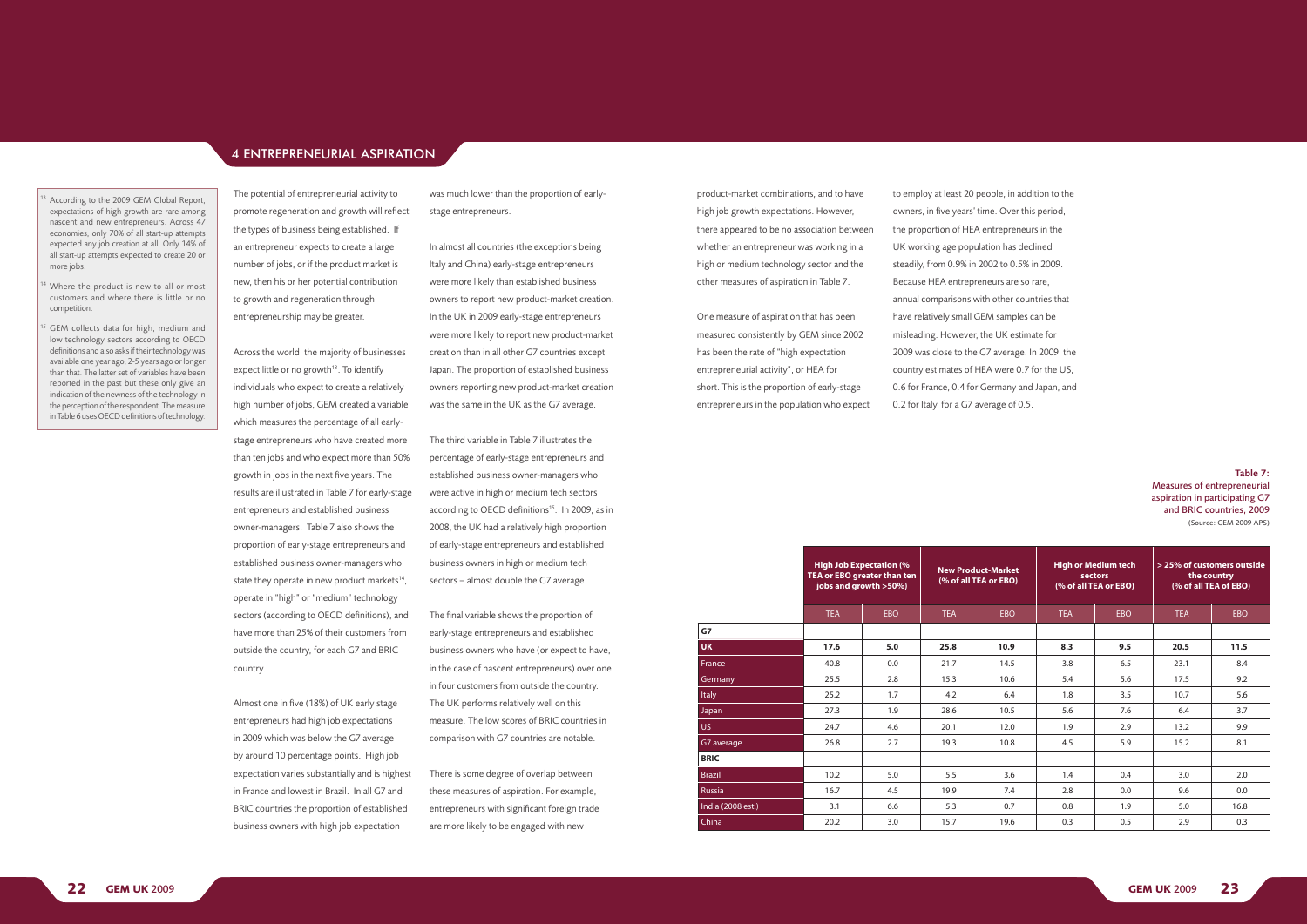In 2009, the GEM survey carried questions on the attitudes of entrepreneurs to start-up and growth in the recession. Whilst starting a business in the UK has got tougher for most people since 2007, one in five (20.5%) earlystage entrepreneurs (nascent and new business owners) in 2009 were more positive about their prospects for growth than they were before the global slowdown (Table 8). Established business owners (EBOs) in the UK are less positive than those involved in start-ups, but still around one in six (15.9%) of these ownermanagers were more positive about their prospects for growth. These two groups of business owners have the potential to be the job and wealth creators of tomorrow.

In the UK, a fifth (20.3%) of early-stage entrepreneurs and 14.2 per cent of established business owner-managers thought there were more opportunities for their business as a result of the global slowdown (Table 8). Almost one in 10 (7.7%) of established business owner-managers in the UK thought that starting a business was less difficult than a year ago while a slightly higher number of

early-stage entrepreneurs (11.8%) thought that starting a business was less difficult than a year ago. Obviously, the vast majority of entrepreneurs report that it is more difficult to start a business in 2009 than in 2008, but for a significant group of business owners in the UK opportunities do exist for entrepreneurial actions in the economy.

There has been an increase in the proportion of nascent entrepreneurs reporting that they had tried but failed to secure certain types of funding. Table 9 shows a doubling in the number of nascent entrepreneurs who tried but failed to secure funding from friends and family, other individuals, and unsecured bank loans and overdrafts. Other sources of funds have not seen such a rise in rejections. This fits with the trend in the informal investment rate, or proportion of working age individuals who invested in other people's new businesses over this period, which according to GEM UK data has fallen significantly from 1.57% in 2006 to 1.16% in 2009, and which is among the lowest of any participating GEM nation.

|                                    | <b>Nascent UK entrepreneurs and</b><br><b>New Business Owners (TEA)</b> | <b>Established Business</b><br><b>Owners (EBO)</b> |
|------------------------------------|-------------------------------------------------------------------------|----------------------------------------------------|
| <b>Starting a business is</b>      |                                                                         |                                                    |
| More difficult                     | 64.4%                                                                   | 75.8%                                              |
| About the same                     | 23.8%                                                                   | 16.5%                                              |
| Less difficult                     | 11.8%                                                                   | 7.7%                                               |
| <b>Expectations for growth are</b> |                                                                         |                                                    |
| Lower                              | 43.8%                                                                   | 49.8%                                              |
| About the same                     | 35.8%                                                                   | 34.3%                                              |
| <b>Higher</b>                      | 20.5%                                                                   | 15.9%                                              |
| The economic slowdown created      |                                                                         |                                                    |
| More business opportunities        | 20.3%                                                                   | 14.2%                                              |
| No impact                          | 28.6%                                                                   | 32.2%                                              |
| Fewer business opportunities       | 51.1%                                                                   | 53.5%                                              |

#### Table 8: Entrepreneurs views on the impact of global recession on their own business, 2009 (Source: GEM UK 2009 APS)

|                                               | 2006 | 2007 | 2008 | 2009 |
|-----------------------------------------------|------|------|------|------|
| Type of funding sought and refused            |      |      |      |      |
| <b>Friends and family</b>                     | 4.7  | 3.0  | 4.8  | 10.9 |
| Individual investors (not friends and family) | 5.7  | 2.6  | 4.5  | 9.9  |
| Unsecured bank loans                          | 6.8  | 4.4  | 6.1  | 9.6  |
| <b>Bank overdraft</b>                         | 7.8  | 5.1  | 5.6  | 9.5  |
| Non-bank unsecured loan                       | 2.7  | 1.9  | 2.7  | 4.2  |
| Mortgage or other secured loan                | 4.2  | 5.5  | 4.7  | 4    |
| Equity finance or formal venture capital      | 2.5  | 2.3  | 2.1  | 2.4  |
| <b>Government grants</b>                      | 6.1  | 8.1  | 6.1  | 7.8  |
| <b>Credit cards</b>                           | 4.4  | 4.6  | 4.7  | 4.8  |

Table 9: Percentage of UK nascent entrepreneurs who have been refused funding, by type of funding refused, 2006 to 2009. (Source: GEM UK 2006-2009 APS)



### 5 IMPACT OF GLOBAL ECONOMIC DOWNTURN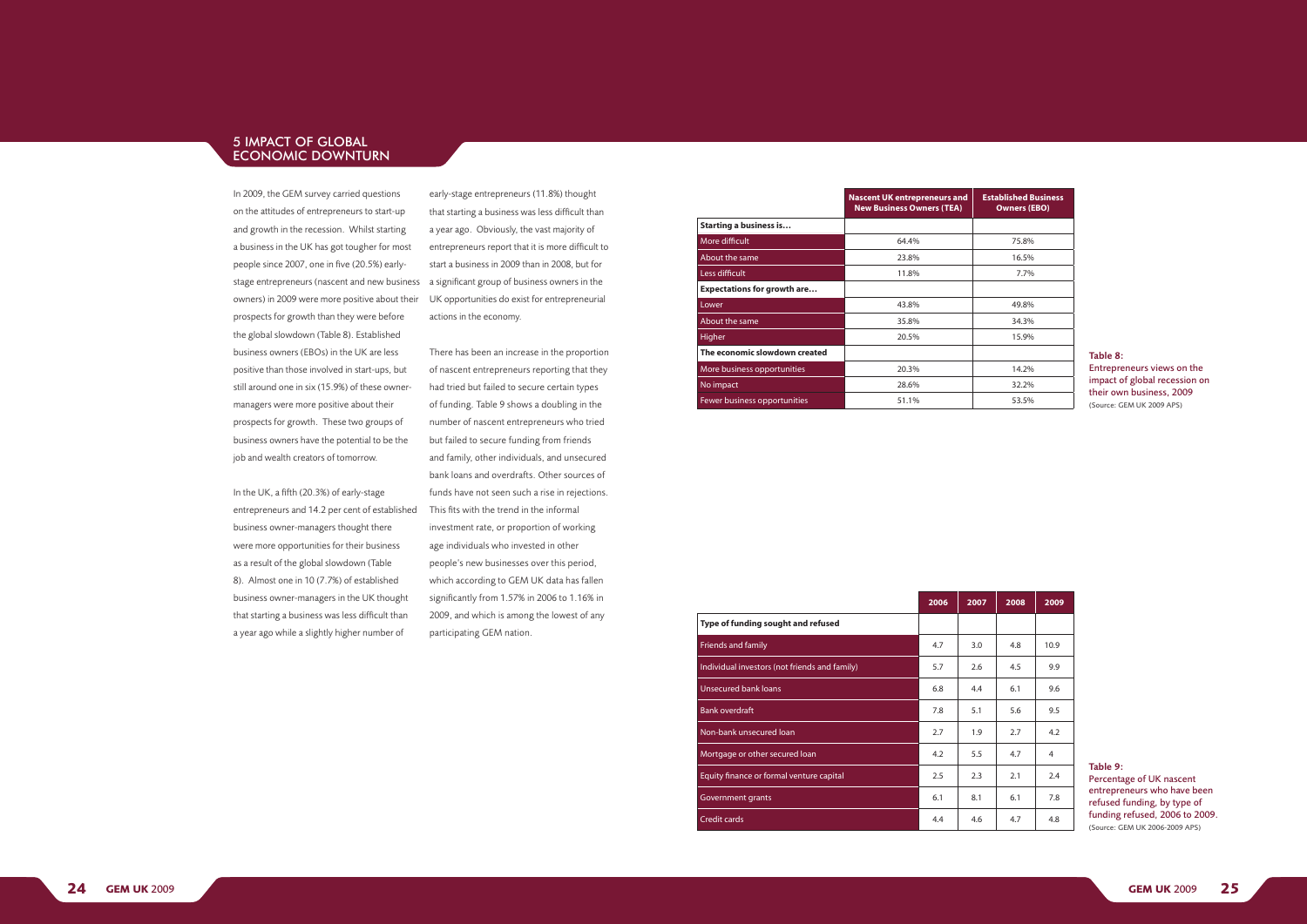



% of population aged 18-64 % of population aged 18-64

In my country, a wide range of government miny country, a wide range or government<br>assistance for new and growing firms can be assistance for new and growing immised to be amed through contact with a single agency

In my country, science parks and business incubators provide effective support for new and growing firms

In my country, the national culture encourages creativity and innovativeness

the collective) has in managing his or her own life In my country, the national culture emphasizes the responsibility that the individual (rather than

In my country, there are an adequate number of government programmes for new and growing businesses effective in supporting new and growing firms

In my country, the people working for government agencies are competent and

In my country, almost anyone who needs help from a government programme for a new or growing business can find what they need

#### In my country, Government programmes aimed at supporting new and growing firms are effective



Negative <<< >>>> Positive

Figure 14 displays the scores for each item encourage entrepreneurial risk-taking, even used to create the Cultural and Social Norms factor score. This highlights the perceptions of UK experts that the UK culture does not though success through individual efforts is tolerated, as suggested by the neutral score on this rating. In the US, both of these items get positive scores.





Government

In my country, the national culture is highly supportive of individual success achieved through own personal efforts

In my country, the national culture emphasizes self-sufficiency, autonomy, and personal initiative

In my country, the national culture encourages entrepreneurial risk-taking

1

5 Germany and the UK, 2009 Mean scores awarded by experts to Entrepreneurial Framework Conditions in Innovation-driven countries, the US,

#### Figure 12:

In 2009, 25 experts in different aspects of the environment for entrepreneurship were interviewed across the United Kingdom using a structured questionnaire. The individuals were selected from four different groups: knowledgeable practitioners, resource providers, academics and observers across nine different entrepreneurial framework conditions (EFCs), or distinct dimensions of the environment for entrepreneurship. Each EFC is described in the adjacent boxed insert. Experts were asked to rate on a 5 point scale their agreement with sets of statements that represent different aspects of each EFC. Their results were "factor-analysed" to produce a measure of the strength of each underlying EFC in each participating economy. Figure 12 compares the scores for each EFC for the United Kingdom with the equivalent scores for Germany, the United States, and all 18 participating "innovation-driven" countries derived from the responses of experts in those countries.

Figure 12 shows that all countries do relatively poorly on entrepreneurship education in schools. The US scores significantly higher on Cultural and Social Norms than the UK, while Germany scores significantly higher on Government Programmes. Innovation-driven countries as a whole do well on physical infrastructure. There are no other significant differences between the country EFC scores in Figure 12. The UK does not stand out as relatively strong in any EFC. The only EFCs where the score for the UK exceeds the neutral rating of 3.0 are Physical and Commercial Infrastructure.

experts mentioned government programmes accessibility of help. Eighty per cent of German for effectiveness-related items, and also for 5 relatively low in comparison to Germany factor score. It shows that the UK scored Figure 13 displays the scores for each item<br>used to create the Government Programmes Figure 13 displays the scores for each item<br>Second to another his Germany of Displayers with just 38% of UK experts.<br>Figure 12: entrepreneurship in their country, compared as a positive aspect of the environment for

> Expert average scores for items related to Government Programmes in the UK and Germany.

Figure 13: (Source: GEM 2009 EPS)

Expert average scores for items related to Cultural and Social Norms in the UK and US.

Figure 14: (Source: GEM 2009 EPS)

### <span id="page-13-0"></span>6 THE ENVIRONMENT FOR ENTREPRENEURSHIP IN 2009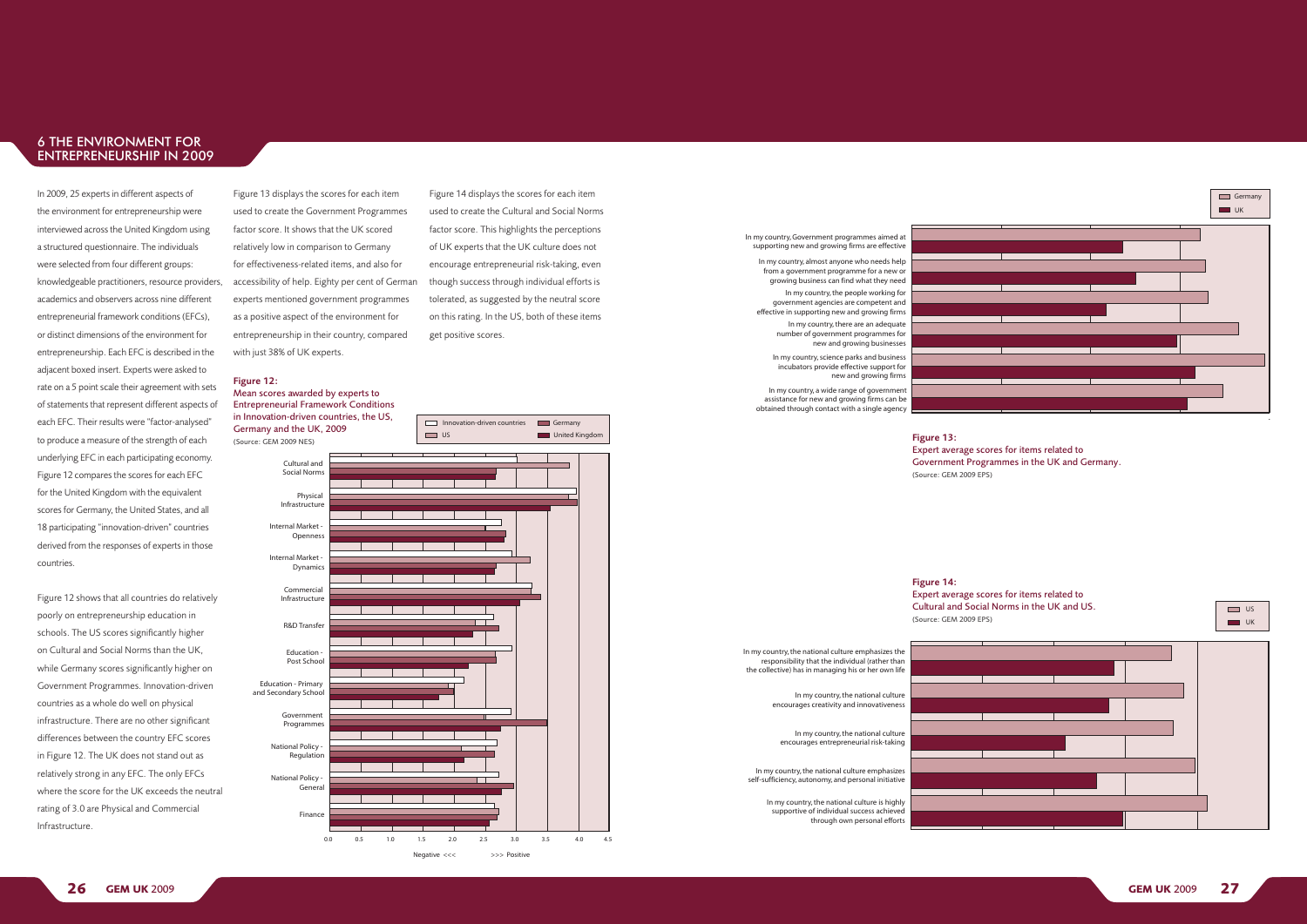

Entrepreneurial activity in the UK in 2009 was little changed on the previous year, continuing a pattern of no substantial change in activity rates since 2002. Overall, entrepreneurial activity in the UK has tracked the G7 average very closely for the past six years.

However, there is evidence of a downturn in sentiment in 2009, particularly among nonentrepreneurial individuals and established business owner-managers. This downturn, which began in 2008, is manifested in lower opportunity perception, lower perceived merit of starting a business as a career choice, and lower perceived media coverage of successful entrepreneurs. For the first time since recording began in 2002, less than half of the working age population of the UK agree that most people would think that starting a business is a good career choice. There is also some evidence that it became more difficult for nascent entrepreneurs to find funding, and that fewer people were investing in other people's new businesses.

Given the economic conditions in the UK in 2009, this downturn in sentiment is not surprising. What is surprising, perhaps, is the resilience of entrepreneurial activity in the face of negative economic growth in the UK, and the significant minority of early-stage entrepreneurs – over one quarter – who thought the global economic slowdown had created more opportunities for their business.

GEM UK is one of the largest, longest-running national studies of entrepreneurial activity in the world, with over 230,000 individuals interviewed since monitoring began with a sample of 1,000 adults in 1998. In 2009, 30,003 adults aged 16-80 were interviewed. The distribution of respondents is not even across the UK. This is because some Regional Development Agencies (RDAs) and the Devolved Administrations, Government Agencies and Organisations in Wales, Northern Ireland and the West Midlands choose to boost their sample in order to have more detail about entrepreneurship in their region.

 $\frac{1}{6}$  In order to minimise the effect of over-samples in sub-regions within a GOR, random samples were created from these areas to produce representative samples of GORs.



The raw sample of 30,003 was distributed across 14 geographic areas within which representative sub-samples of the population aged 16-80 were taken. These areas and the sample sizes are: South West: 1002; South East: 2995; East of England: 998; Birmingham: 1543; West Midlands excluding Birmingham: 2455; East Midlands: 3004; Yorkshire & Humberside: 2999; North East: 3000; North West: 3004: Wales: 2998; Scotland: 1999; London: 1006; Belfast: 1301; Northern Ireland excluding Belfast: 1699. The Scottish sample was paid for by the Hunter Centre for Entrepreneurship from its endowment income.

Every attempt is made to ensure that the results reported are as reliable and robust as possible. To do this, four sets of weights are calculated for the UK data:

• Weights for the whole UK that take the UK area sub-samples and the age, gender and ethnic minority proportion of the population of the UK (aged 18-64) into account, based the UK Office of National Statistics, typically account the population distributions *within*  GEM UK sub-sample areas by age, gender report comparisons between GEM UK sub-

- on the latest available area estimates from mid-year estimates for the previous year.
- • Sub-sample area weights that take into and ethnicity. These are used when we sample areas.
- Government Official Region (GOR) at the GOR level from all sub-samples within the same GOR. Ten out of twelve GORs were not sub-sampled in 2009; the West Midlands had one over-sample over-sample (Belfast)<sup>16</sup>. • In addition, separate weights were
- GOR samples for each English region, as are only available for English regions.

weights that create representative samples (Birmingham) and Northern Ireland had one

constructed for England, based on balanced some variables (e.g. urbanity, deprivation)

# Conclusion Appendix 1

# Gem UK Sampling and Weighting Methodology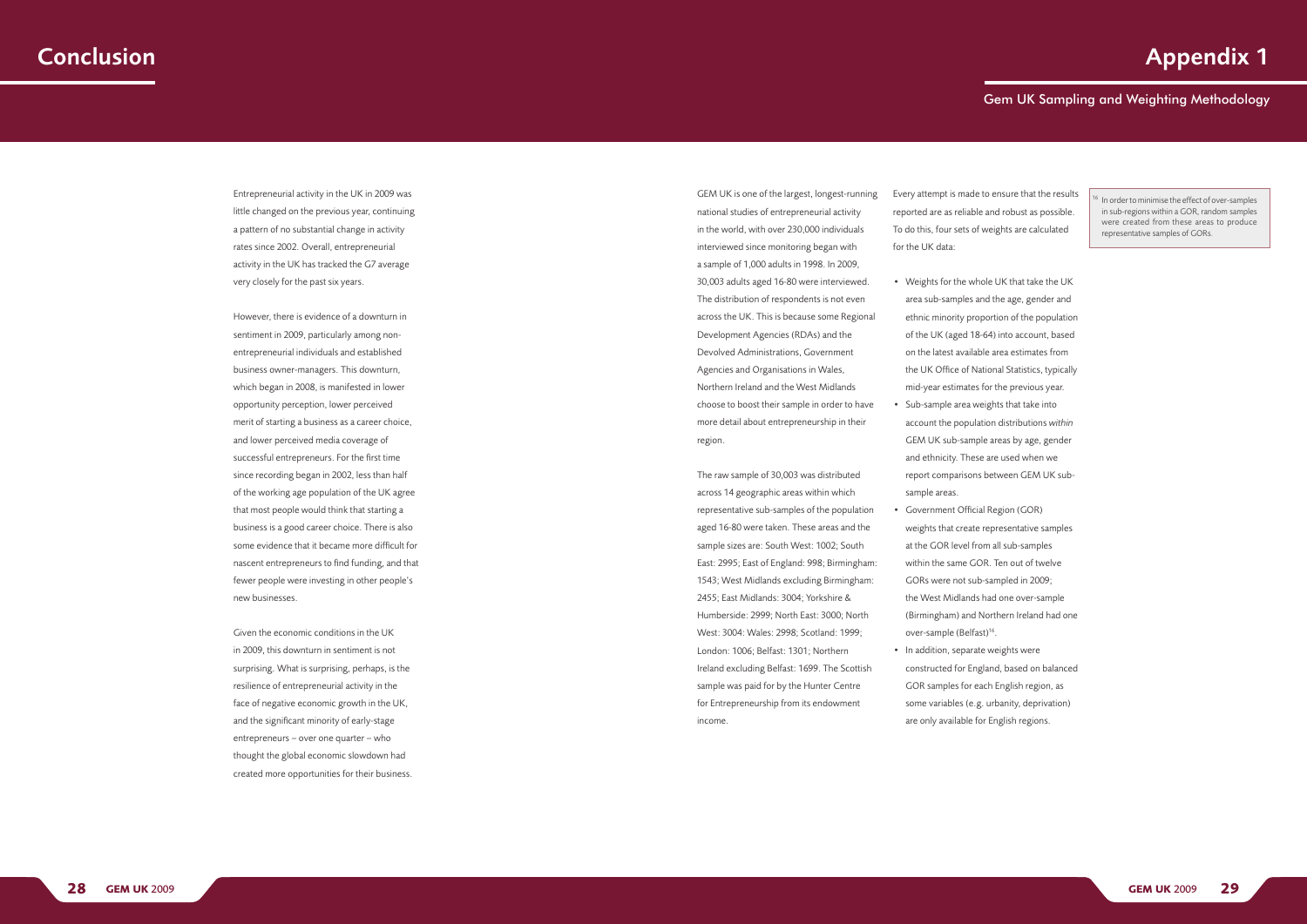|               | <b>I know someone</b><br>who has started<br>a business in the<br>last 2 years | <b>There are</b><br>good start-up<br>I have the skills,<br>knowledge and<br><b>opportunities</b><br>where I live<br>experience to<br>start a business<br>in the next 6<br>months |      | <b>Fear of failure</b><br>would prevent<br>me starting a<br><b>business</b> |
|---------------|-------------------------------------------------------------------------------|----------------------------------------------------------------------------------------------------------------------------------------------------------------------------------|------|-----------------------------------------------------------------------------|
| G7            |                                                                               |                                                                                                                                                                                  |      |                                                                             |
| <b>UK</b>     | 26.5                                                                          | 27.0                                                                                                                                                                             | 52.4 | 35.1                                                                        |
| France        | 36.4                                                                          | 24.1                                                                                                                                                                             | 27.1 | 50.9                                                                        |
| Germany       | 31.1                                                                          | 22.2                                                                                                                                                                             | 39.7 | 45.5                                                                        |
| <b>Italy</b>  | 29.9                                                                          | 24.7                                                                                                                                                                             | 41.2 | 49.6                                                                        |
| Japan         | 21.1                                                                          | 8.0                                                                                                                                                                              | 13.8 | 34.6                                                                        |
| US.           | 32.5                                                                          | 28.4                                                                                                                                                                             | 56.2 | 32.5                                                                        |
| G7 average    | 29.6                                                                          | 22.4                                                                                                                                                                             | 38.4 | 41.4                                                                        |
| <b>BRIC</b>   |                                                                               |                                                                                                                                                                                  |      |                                                                             |
| <b>Brazil</b> | 38.9                                                                          | 47.0                                                                                                                                                                             | 52.9 | 33.2                                                                        |
| <b>Russia</b> | 31.6                                                                          | 17.1                                                                                                                                                                             | 23.7 | 49.3                                                                        |
| India (2008)  | 60.5                                                                          | 58.5                                                                                                                                                                             | 58.0 | 44.2                                                                        |
| China         | 57.3                                                                          | 25.3                                                                                                                                                                             | 35.2 | 32.2                                                                        |

#### Table 1a:

Attitudes towards entrepreneurship in participating G7 and BRIC countries in 2009 - percentage of total working age population (including the entrepreneurially active) who expressed an opinion and agreed with the statement at the top of the column (Source: GEM 2009 APS. These estimates are comparable with measures used in the 2007 GEM UK report)

|                                                                                                  | 2008 | 2009 | 2008 | 2008   | 2009 | 2009   |
|--------------------------------------------------------------------------------------------------|------|------|------|--------|------|--------|
|                                                                                                  | All  | All  | male | female | male | female |
| I personally know someone who has<br>started a business in the last two years                    | 25.8 | 26.5 | 30.3 | 21.2   | 29.8 | 22.8   |
| There will be good start-up<br>opportunities where I live in the next<br>six months              | 28.8 | 27.0 | 32.7 | 24.6   | 29.9 | 23.6   |
| I have the skills, knowledge and<br>experience to start a business                               | 49.0 | 52.4 | 58.7 | 38.8   | 61.3 | 42.1   |
| Fear of failure would prevent me from<br>starting a business                                     | 37.2 | 35.1 | 34.2 | 40.4   | 31.6 | 39.1   |
| Most people consider that starting a<br>business is a good career choice                         | 51.7 | 48.1 | 53.1 | 50.3   | 49.5 | 46.4   |
| Those successful at starting a business<br>have a high level of status and respect<br>in society | 73.8 | 73.7 | 74.5 | 73.2   | 74.6 | 72.8   |
| You will often see stories about people<br>starting successful new businesses in<br>the media    | 53.2 | 46.0 | 55.1 | 51.2   | 48.3 | 43.3   |

#### Table 2a:

 $\frac{1}{\pi}$ Th op six Ih

 $\mathsf{in}$ 

Entrepreneurial attitudes in the UK in 2008 and 2009 (% respondents aged 18- 64 expressing an opinion and agreeing with the statement)

(Source: GEM UK 2008-2009 APS. These estimates are comparable with measures used in the 2007 GEM UK report)

|                                                                                                                           | 2002 | 2003 | 2004 | 2005 | 2006 | 2007 | 2008 | 2009 |
|---------------------------------------------------------------------------------------------------------------------------|------|------|------|------|------|------|------|------|
| I know someone who has<br>started a business in the last<br>2 years                                                       | 20.7 | 21.8 | 24.1 | 25.3 | 24.9 | 21.7 | 23.6 | 23.4 |
| There are good start-up<br>opportunities where I live in<br>the next 6 months                                             | 25.8 | 31.6 | 33.2 | 35.4 | 33.8 | 35.0 | 26.9 | 23.0 |
| I have the skills, knowledge<br>and experience to start a<br>business                                                     | 40.9 | 43.3 | 46.4 | 46.4 | 45.1 | 45.2 | 44.4 | 44.5 |
| Fear of failure would prevent<br>me starting a business (for<br>those who agree there are<br>good start-up opportunities) | 37.0 | 35.5 | 36.0 | 36.1 | 37.3 | 37.6 | 38.3 | 35.2 |
| Those successful at starting a<br>business have a high level of<br>status and respect in society                          |      | 71.7 | 72.2 | 71.8 | 72.9 | 72.8 | 74.2 | 73.7 |
| Most people consider that<br>starting a business is a good<br>career choice                                               |      | 52.8 | 54.7 | 54.6 | 54.7 | 53.4 | 52.1 | 47.9 |
| You will often see stories<br>about people starting<br>successful new businesses in<br>the media                          |      | 54.8 | 55.3 | 53.9 | 54.3 | 56.8 | 52.4 | 44.7 |

# Appendix 2

## Additional Tables and Data for Figures

#### Figure 2: Entrepreneurial attitudes and perceptions in the UK, 2002- 2009 (% non-entrepreneurial respondents aged 18-64 expressing an opinion and agreeing with the statement) (Source: GEM UK 2002-2009 APS)

|                                                                               | 2002 | 2003 | 2004 | 2005 | 2006 | 2007 | 2008 | 2009 |
|-------------------------------------------------------------------------------|------|------|------|------|------|------|------|------|
| I know someone who has<br>started a business in the last<br>2 years           | 23.9 | 24.6 | 26.6 | 27.7 | 27.3 | 24.0 | 25.8 | 26.5 |
| There are good start-up<br>opportunities where I live in<br>the next 6 months | 29.1 | 35.0 | 35.7 | 38.2 | 36.7 | 38.1 | 28.8 | 27.0 |
| I have the skills, knowledge<br>and experience to start a<br>business         | 46.0 | 48.3 | 50.3 | 50.9 | 49.6 | 50.0 | 49.0 | 52.4 |
| Fear of failure would prevent<br>me starting a business                       | 34.4 | 33.8 | 33.7 | 34.3 | 35.7 | 35.2 | 37.2 | 35.1 |

#### Figure 2a:

Attitudes towards entrepreneurship in UK from 2002 to 2009 - percentage of total working age population who expressed an opinion and agreed with the statement at the left of the row

(Source: GEM 2002-2009 APS)

Note: These figures are calculated on the same basis as in GEM UK Report prior to 2008 – that is, for the 18-64 year sample overall and not solely the non-entrepreneurial adult population. However, due to the revisions undertaken in the new pooled 2002-09 UK database there will be small differences between these figures and those published prior to 2008.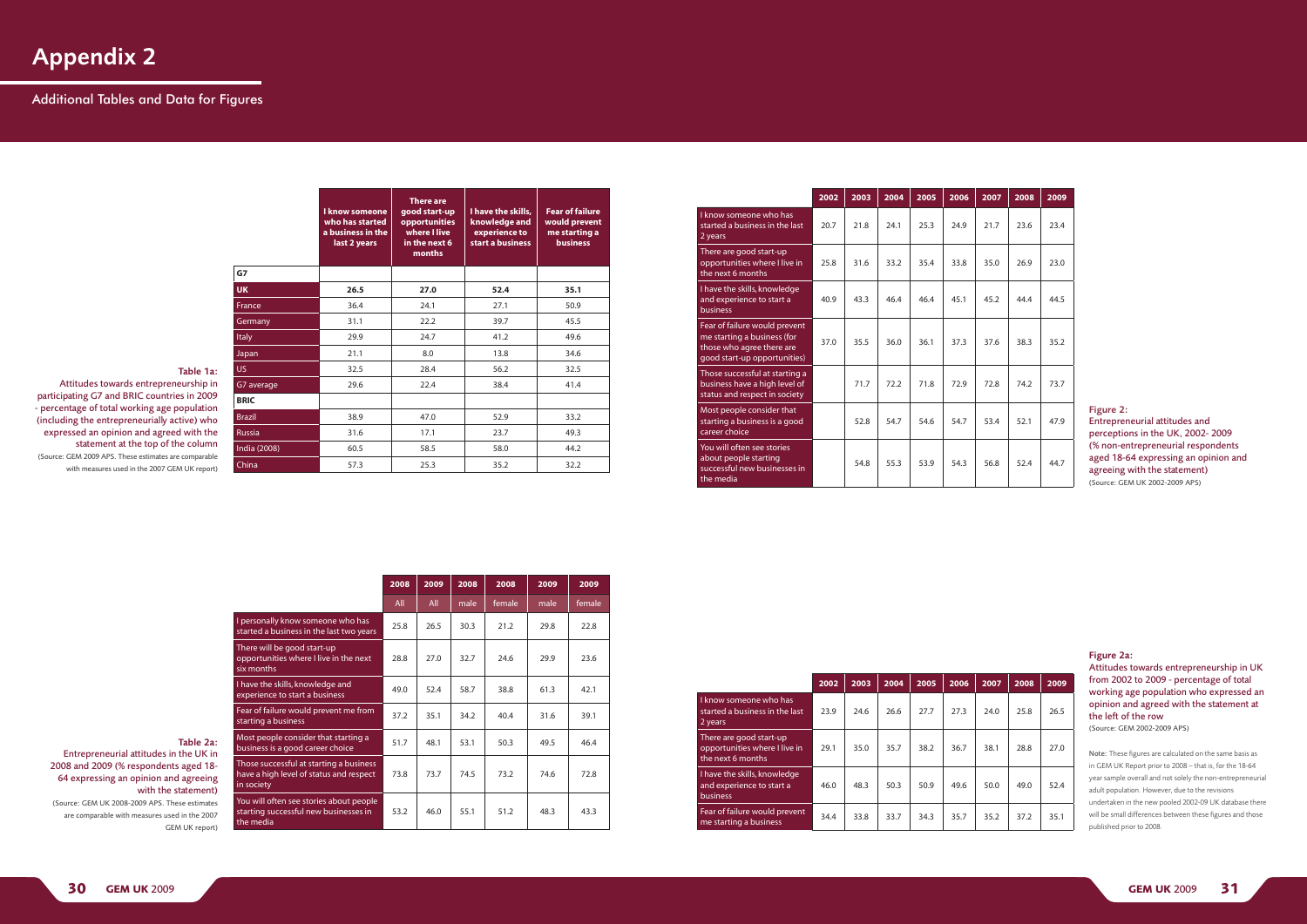|                                      | 2002 | 2003 | 2004 | 2005 | 2006 | 2007 | 2008 | 2009 |
|--------------------------------------|------|------|------|------|------|------|------|------|
| Established business owner/manager   | 5.6  | 5.7  | 4.7  | 5.1  | 5.3  | 5.8  | 6.0  | 5.8  |
| New business owner/manager           | 3.1  | 3.2  | 2.8  | 3.0  | 2.8  | 2.7  | 2.8  | 3.1  |
| Nascent entrepreneur                 | 2.1  | 3.0  | 2.8  | 2.7  | 2.7  | 2.6  | 2.6  | 2.5  |
| Intend to start (within three years) | 3.9  | 4.9  | 5.9  | 5.7  | 4.9  | 4.4  | 4.5  | 3.8  |
| No activity or intention             | 85.3 | 83.2 | 83.7 | 83.4 | 84.3 | 84.5 | 84.1 | 84.8 |
| <b>Total</b>                         | 100  | 100  | 100  | 100  | 100  | 100  | 100  | 100  |

 $18$  Canada and India did not participate in GEM in 2009

|                        | I personally<br>know<br>someone who<br>has started<br>a business in<br>the last two<br>years | There will be<br>good start-up<br><b>opportunities</b><br>where I live in<br>the next six<br>months | I have<br>the skills,<br>knowledge<br>and<br>experience<br>to start a<br><b>business</b> | <b>Fear of failure</b><br>would prevent<br>me from<br>starting a<br><b>business</b> |
|------------------------|----------------------------------------------------------------------------------------------|-----------------------------------------------------------------------------------------------------|------------------------------------------------------------------------------------------|-------------------------------------------------------------------------------------|
| <b>East of England</b> | 31.8                                                                                         | 29.6                                                                                                | 54.3                                                                                     | 28.7                                                                                |
| <b>East Midlands</b>   | 22.8                                                                                         | 26.7                                                                                                | 50.9                                                                                     | 35.1                                                                                |
| London                 | 35.3                                                                                         | 34.0                                                                                                | 57.5                                                                                     | 36.0                                                                                |
| <b>North East</b>      | 25.8                                                                                         | 23.3                                                                                                | 48.1                                                                                     | 36.5                                                                                |
| <b>North West</b>      | 24.5                                                                                         | 25.6                                                                                                | 51.2                                                                                     | 35.3                                                                                |
| Northern Ireland       | 24.9                                                                                         | 19.7                                                                                                | 45.6                                                                                     | 41.8                                                                                |
| Scotland               | 24.7                                                                                         | 23.9                                                                                                | 45.8                                                                                     | 36.2                                                                                |
| South East             | 25.3                                                                                         | 28.6                                                                                                | 54.4                                                                                     | 36.3                                                                                |
| <b>South West</b>      | 23.4                                                                                         | 26.9                                                                                                | 53.6                                                                                     | 33.0                                                                                |
| <b>Wales</b>           | 24.1                                                                                         | 24.1                                                                                                | 52.5                                                                                     | 34.2                                                                                |
| <b>West Midlands</b>   | 24.4                                                                                         | 23.8                                                                                                | 50.1                                                                                     | 35.3                                                                                |
| Yorkshire & Humberside | 24.2                                                                                         | 25.5                                                                                                | 54.5                                                                                     | 36.7                                                                                |
| <b>United Kingdom</b>  | 26.5                                                                                         | 27.0                                                                                                | 52.4                                                                                     | 35.1                                                                                |

Table 3a: Attitudes towards entrepreneurship in UK regions in 2009 - percentage of total working age population who expressed an

opinion and agreed with the statement at the top of the column (Source: GEM 2009 APS)

|                      | 2002 | 2003 | 2004 | 2005 | 2006 | 2007 | 2008 | 2009 | % change<br>2002-09 | % change<br>2008-09 |
|----------------------|------|------|------|------|------|------|------|------|---------------------|---------------------|
| East                 | 32.1 | 31.9 | 35.3 | 38.2 | 35.3 | 37.1 | 31.9 | 22.9 | $-9.2$              | $-9.0$              |
| <b>East Midlands</b> | 28.0 | 29.8 | 34.0 | 36.5 | 33.7 | 32.4 | 22.7 | 23.4 | $-4.6$              | 0.7                 |
| London               | 29.4 | 28.6 | 32.6 | 41.4 | 37.3 | 38.8 | 32.8 | 28.3 | $-1.1$              | $-4.5$              |
| N. Ireland           | 24.8 | 28.9 | 32.2 | 32.8 | 32.9 | 38.8 | 21.9 | 19.7 | $-5.1$              | $-2.2$              |
| North East           | 21.9 | 29.5 | 28.7 | 32.5 | 30.2 | 33.1 | 20.8 | 23.1 | 1.2                 | 2.3                 |
| <b>North West</b>    | 22.6 | 28.8 | 33.8 | 32.0 | 31.6 | 32.6 | 25.6 | 17.0 | $-5.6$              | $-8.6$              |
| <b>Scotland</b>      | 23.3 | 34.0 | 33.3 | 28.5 | 33.6 | 33.5 | 33.1 | 21.2 | $-2.1$              | $-11.9$             |
| South East           | 28.9 | 40.1 | 35.3 | 36.0 | 36.3 | 40.9 | 31.5 | 24.5 | $-4.4$              | $-7.0$              |
| South West           | 25.0 | 36.5 | 32.1 | 39.4 | 35.9 | 35.0 | 24.8 | 24.4 | $-0.6$              | $-0.4$              |
| <b>Wales</b>         | 21.1 | 29.6 | 30.7 | 31.8 | 28.6 | 29.6 | 19.5 | 20.4 | $-0.7$              | 0.9                 |
| West Midlands        | 25.0 | 31.6 | 33.1 | 37.4 | 32.4 | 31.0 | 21.3 | 19.9 | $-5.1$              | $-1.4$              |
| Yorkshire & Humber   | 21.8 | 25.0 | 32.7 | 32.7 | 30.1 | 33.2 | 20.2 | 20.9 | $-0.9$              | 0.7                 |
| UK average           | 25.8 | 31.6 | 33.2 | 35.4 | 33.8 | 35.0 | 26.9 | 23.0 | $-2.8$              | $-3.9$              |

Table 3b:

Good Opportunities for Start-up in the local area in next 6 months - in UK from 2002 to 2009 - percentage of nonentrepreneurially active working age population who expressed an opinion and agreed with

the statement

(Source: GEM 2002-2009 APS)

#### Figure 4:

Participation in entrepreneurship in the UK by most established stage of entrepreneurial activity, 2002 to 2009 (Source: GEM UK 2002-2009 APS)

|                                      | 2002 | 2003 | 2004 | 2005 | 2006 | 2007 | 2008 | 2009 |
|--------------------------------------|------|------|------|------|------|------|------|------|
| Established business owner/manager   | 5.6  | 5.7  | 4.7  | 5.1  | 5.3  | 5.8  | 6.0  | 5.8  |
| New business owner/manager           | 3.1  | 3.2  | 2.9  | 3.1  | 2.8  | 2.7  | 2.9  | 3.2  |
| Nascent entrepreneur                 | 2.5  | 3.5  | 3.2  | 3.2  | 3.2  | 2.9  | 2.8  | 2.7  |
| Intend to start (within three years) | 6.7  | 8.0  | 8.6  | 8.7  | 7.9  | 6.8  | 6.8  | 6.2  |
| No activity or intention             | 85.3 | 83.2 | 83.7 | 83.4 | 84.3 | 84.5 | 84.1 | 83.7 |

#### Figure 4a: Participation in entrepreneurship in the UK by stage of entrepreneurial activity (percentage of working age population), 2002 to 2009

(Source: GEM UK 2002-2009 APS. Note: individuals can be in more than one stage at a time; hence annual percentages do not total to 100)

|                   | 2002 | 2003 | 2004 | 2005 | 2006 | 2007 | 2008 | 2009 |
|-------------------|------|------|------|------|------|------|------|------|
| <b>UK</b>         | 5.4  | 6.4  | 5.8  | 6.0  | 5.8  | 5.5  | 5.5  | 5.8  |
| Canada            | 8.8  | 8.0  | 8.8  | 9.3  | 7.1  |      |      |      |
| France            | 3.2  | 1.6  | 6.0  | 5.4  | 4.4  | 3.2  | 5.6  | 4.3  |
| Germany           | 5.2  | 5.2  | 5.1  | 5.4  | 4.2  |      | 3.8  | 4.1  |
| <b>Italy</b>      | 5.9  | 3.2  | 4.3  | 4.9  | 3.5  | 5.0  | 4.6  | 3.7  |
| Japan             | 1.8  | 2.8  | 1.5  | 2.2  | 2.9  | 4.3  | 5.4  | 3.3  |
| US.               | 10.5 | 11.9 | 11.3 | 12.4 | 10.0 | 9.6  | 10.8 | 8.0  |
| <b>Brazil</b>     | 13.5 | 12.9 | 13.5 | 11.3 | 11.7 | 12.7 | 12.0 | 15.3 |
| <b>Russia</b>     | 2.5  |      |      |      | 4.9  | 2.7  | 3.5  | 3.9  |
| India             | 17.9 |      |      |      | 10.4 | 8.5  | 11.5 |      |
| China             | 12.4 | 10.5 |      | 13.7 | 16.2 | 16.4 |      | 18.8 |
| <b>G7</b> average | 5.8  | 5.6  | 6.1  | 6.5  | 5.4  | 5.5  | 6.0  | 4.9  |

#### Figure 5: Total early-stage Entrepreneurial Activity (TEA) in participating G7 and BRIC Countries (2002-2009)18

(Source: GEM 2002-2009 Global Adult Population Survey (APS))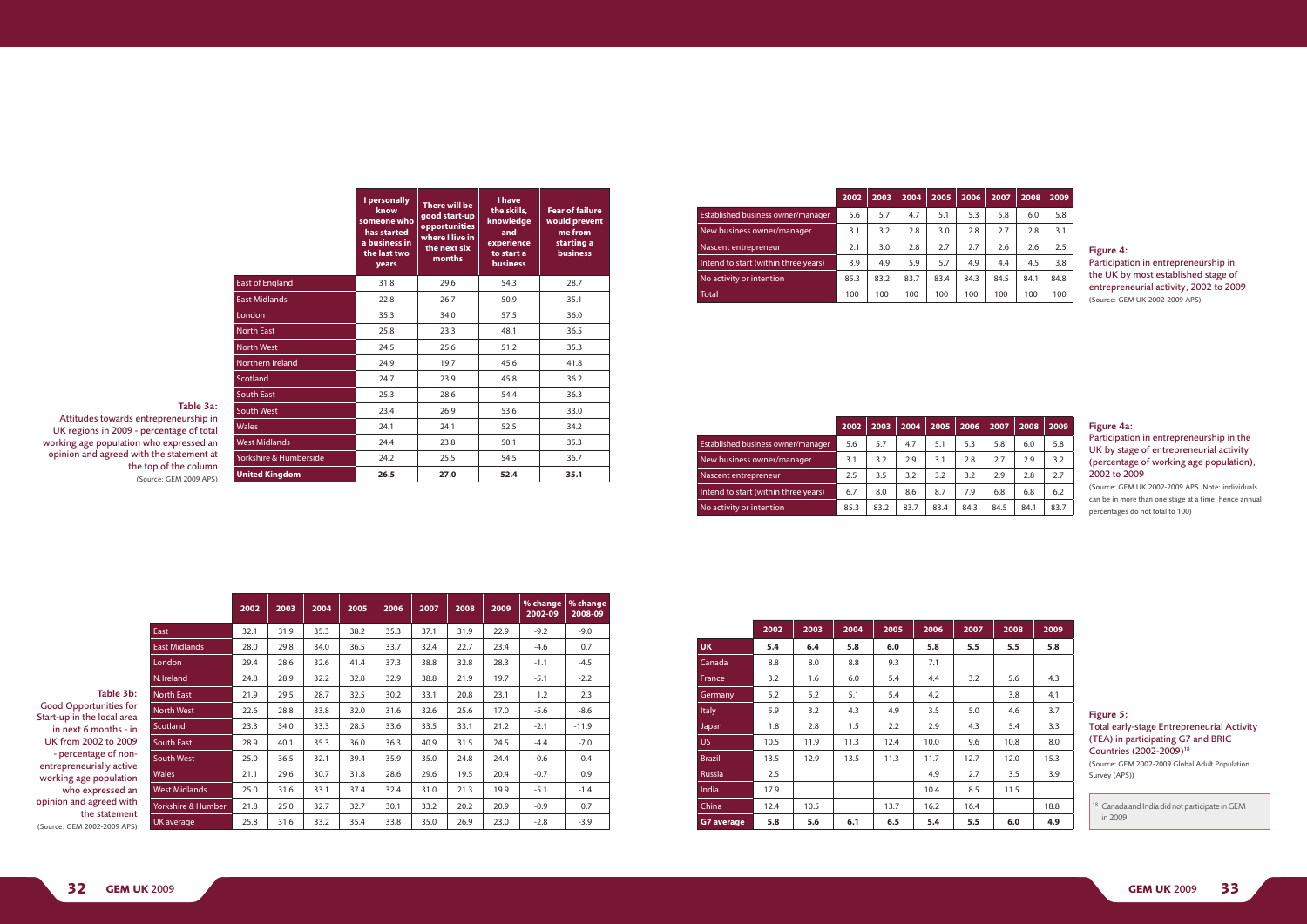| <b>Male EBO</b> | <b>Female EBO</b> |
|-----------------|-------------------|
| 7.1             | 4.1               |
| 8.3             | 3.3               |
| 3.7             | 2.7               |
| 6.9             | 3.3               |
| 7.2             | 4.4               |
| 9.9             | 5.7               |
| 6.9             | 4.8               |
| 14.2            | 9.6               |
| 2.4             | 2.2               |
| 7.1             | 4.1               |
|                 |                   |

|                       | <b>Opportunity TEA</b> | <b>Necessity TEA</b> |
|-----------------------|------------------------|----------------------|
| <b>G7 Average</b>     | 3.5                    | 1.0                  |
| <b>United Kingdom</b> | 4.3                    | 1.0                  |
| France                | 3.4                    | 0.6                  |
| Germany               | 2.5                    | 1.3                  |
| Italy                 | 3.0                    | 0.5                  |
| Japan                 | 2.2                    | 1.0                  |
| <b>US</b>             | 5.5                    | 1.9                  |
| <b>Brazil</b>         | 9.4                    | 5.9                  |
| <b>Russia</b>         | 2.6                    | 1.1                  |
| China                 | 9.4                    | 9.0                  |

Figure 6: Necessity and opportunity entrepreneurship in participating G7 and BRIC countries in 2009 (Source: GEM 2009 APS)

|                       | <b>Male TEA</b> | <b>Female TEA</b> |
|-----------------------|-----------------|-------------------|
| <b>G7 Average</b>     | 6.6             | 3.1               |
| <b>United Kingdom</b> | 7.8             | 3.7               |
| France                | 6.7             | 2.0               |
| Germany               | 4.5             | 3.7               |
| Italy                 | 5.6             | 1.8               |
| Japan                 | 5.0             | 1.5               |
| US.                   | 10.1            | 5.8               |
| <b>Brazil</b>         | 14.8            | 15.8              |
| Russia                | 4.6             | 3.2               |
| China                 | 6.6             | 3.1               |

Figure 7: Early stage entrepreneurial activity by gender in participating G7 and BRIC countries in 2009 (Source: GEM 2009 APS)

#### Figure 8:

Established business ownership by gender in participating G7 and BRIC countries, 2009 (Source: GEM 2009 APS)

|               | 2002 | 2003 | 2004 | 2005 | 2006 | 2007 | 2008 | 2009 |
|---------------|------|------|------|------|------|------|------|------|
| <b>UK</b>     | 3.2  | 3.9  | 3.8  | 3.7  | 3.7  | 3.7  | 3.6  | 3.7  |
| Canada        | 6.0  | 5.2  | 6.1  | 5.6  | 6.0  |      |      |      |
| France        | 2.1  | 1.6  | 3.8  | 3.3  | 2.5  | 2.2  | 3.3  | 2.0  |
| Germany       | 3.4  | 3.3  | 3.1  | 3.8  | 2.6  |      | 3.4  | 3.7  |
| <b>Italy</b>  | 4.1  | 3.2  | 2.3  | 3.7  | 3.1  | 3.3  | 2.8  | 1.8  |
| Japan         | 0.6  | 1.3  | 1.2  | 1.2  | 2.6  | 5.2  | 3.0  | 1.5  |
| US.           | 8.2  | 8.2  | 10.7 | 9.7  | 7.4  | 7.3  | 8.8  | 5.8  |
| <b>Brazil</b> | 11.1 | 11.7 | 11.3 | 10.8 | 9.6  | 12.7 | 11.0 | 15.8 |
| <b>Russia</b> | 1.6  |      |      |      | 2.6  | 1.6  | 2.6  | 3.2  |
| India         | 14.1 |      |      |      | 9.2  | 7.5  | 7.1  |      |
| China         | 11.0 | 11.2 |      | 11.6 | 13.8 | 13.4 |      | 16.5 |
| G7 average    | 3.9  | 3.8  | 4.4  | 4.4  | 4.0  | 4.3  | 4.2  | 3.1  |

### Figure 9: Female entrepreneurial activity in participating G7 and BRIC countries, 2002-2009

(Source: GEM 2002-2009 APS)

| 2009 |
|------|
| 3.6  |
| 4.9  |
| 4.9  |
| 5.2  |
| 5.2  |
| 5.3  |
| 5.8  |
| 6    |
| 6.1  |
| 6.2  |
| 6.9  |
| 7.4  |
| 5.8  |

|                        | 2007 | 2008 | 2009 |  |
|------------------------|------|------|------|--|
| Scotland               | 4.6  | 4.5  | 3.6  |  |
| <b>North East</b>      | 4.6  | 5.1  | 4.9  |  |
| <b>North West</b>      | 5.3  | 5.5  | 4.9  |  |
| N. Ireland             | 4.9  | 4.8  | 5.2  |  |
| <b>West Midlands</b>   | 6.2  | 6.4  | 5.2  |  |
| <b>East Midlands</b>   | 5.3  | 5.3  | 5.3  |  |
| <b>South West</b>      | 6.5  | 5.9  | 5.8  |  |
| <b>Wales</b>           | 5.2  | 5.3  | 6    |  |
| Yorks & Humb           | 4.7  | 4.2  | 6.1  |  |
| <b>South East</b>      | 5.3  | 5.5  | 6.2  |  |
| <b>East of England</b> | 6.1  | 7.3  | 6.9  |  |
| London                 | 6.2  | 5.6  | 7.4  |  |
| <b>UK</b>              | 5.5  | 5.5  | 5.8  |  |

Figure 10: Total early-stage Entrepreneurial Activity in the UK Regions in 2007, 2008 and 2009 (Source: GEM UK 2007-2009 APS)

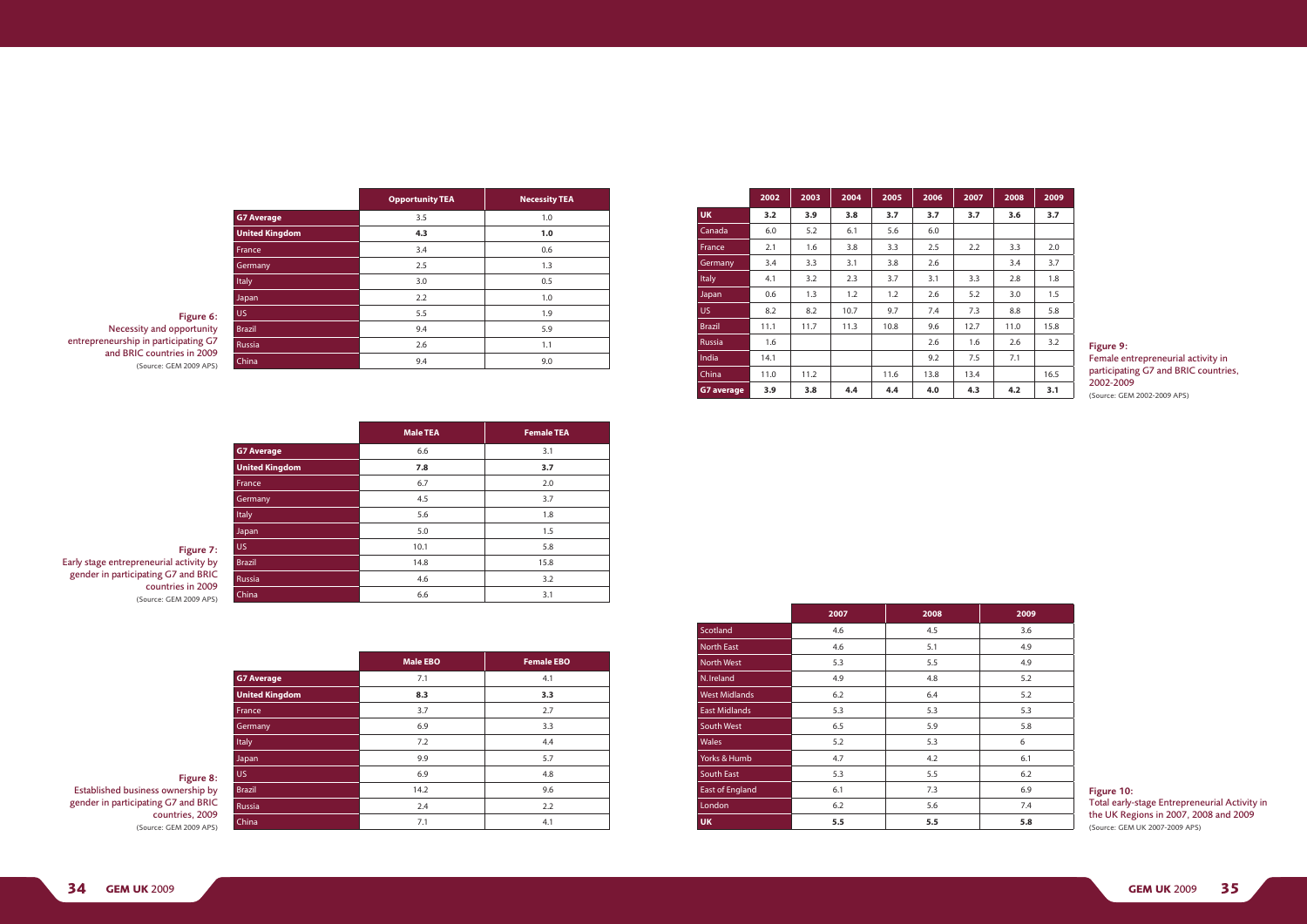|                        | <b>Male</b> | <b>Female</b> | <b>Ratio</b> |
|------------------------|-------------|---------------|--------------|
| N. Ireland             | 8.0         | 2.4           | 30.0         |
| <b>East Midlands</b>   | 8.1         | 2.4           | 29.6         |
| Scotland               | 4.8         | 2.5           | 52.1         |
| <b>North East</b>      | 7.4         | 2.5           | 33.8         |
| Yorkshire & Humberside | 9.5         | 2.8           | 29.5         |
| <b>North West</b>      | 6.5         | 3.3           | 46.2         |
| South East             | 8.8         | 3.6           | 40.9         |
| South West             | 7.6         | 3.8           | 50.0         |
| <b>West Midlands</b>   | 6.1         | 4.3           | 70.5         |
| <b>Wales</b>           | 7.6         | 4.4           | 57.9         |
| <b>East of England</b> | 9.1         | 4.7           | 51.6         |
| London                 | 9.3         | 5.5           | 59.1         |
| <b>UK</b>              | 7.8         | 3.7           | 47.4         |

|                                                                                                                                           | <b>UK</b> | <b>Germany</b> |
|-------------------------------------------------------------------------------------------------------------------------------------------|-----------|----------------|
| In my country, a wide range of government assistance for new<br>and growing firms can be obtained through contact with a<br>single agency | 3.08      | 3.48           |
| In my country, science parks and business incubators provide<br>effective support for new and growing firms                               | 3.17      | 3.95           |
| In my country, there are an adequate number of government<br>programmes for new and growing businesses                                    | 2.96      | 3.65           |
| In my country, the people working for government agencies are<br>competent and effective in supporting new and growing firms              | 2.17      | 3.31           |
| In my country, almost anyone who needs help from a<br>government programme for a new or growing business can<br>find what they need       | 2.5       | 3.28           |
| In my country, Government programmes aimed at supporting<br>new and growing firms are effective                                           | 2.36      | 3.23           |

Figure 11: Male and Female Early-stage entrepreneurial activity in the UK Regions, 2009 (Source: GEM UK 2009 APS)

|                                                 | <b>United</b><br><b>Kingdom</b> | <b>GERMANY</b> | <b>US</b> | Innovation-<br>driven<br>countries |
|-------------------------------------------------|---------------------------------|----------------|-----------|------------------------------------|
| <b>Finance</b>                                  | 2.56                            | 2.69           | 2.72      | 2.65                               |
| National Policy - General                       | 2.76                            | 2.96           | 2.37      | 2.71                               |
| <b>National Policy - Regulation</b>             | 2.16                            | 2.64           | 2.11      | 2.69                               |
| <b>Government Programmes</b>                    | 2.74                            | 3.48           | 2.48      | 2.91                               |
| <b>Education - Primary and Secondary School</b> | 1.75                            | 1.98           | 1.90      | 2.16                               |
| <b>Education - Post School</b>                  | 2.22                            | 2.67           | 2.66      | 2.92                               |
| <b>R&amp;D Transfer</b>                         | 2.29                            | 2.72           | 2.33      | 2.63                               |
| Commercial Infrastructure                       | 3.05                            | 3.39           | 3.23      | 3.25                               |
| <b>Internal Market - Dynamics</b>               | 2.65                            | 2.68           | 3.22      | 2.93                               |
| <b>Internal Market - Openness</b>               | 2.80                            | 2.83           | 2.49      | 2.76                               |
| Physical Infrastructure                         | 3.54                            | 3.98           | 3.84      | 3.97                               |
| <b>Cultural and Social Norms</b>                | 2.66                            | 2.67           | 3.85      | 3.01                               |

#### Figure 12:

Mean scores awarded by experts to Entrepreneurial Framework Conditions in Innovation-driven countries, the US, Germany and the UK, 2009 (Source: GEM 2009 NES)

Figure 13: Expert average scores for items related to Government Programmes in the UK and Germany. (Source: GEM 2009 EPS)

|                                                                                                                                                              | <b>UK</b> | <b>US</b> |
|--------------------------------------------------------------------------------------------------------------------------------------------------------------|-----------|-----------|
| In my country, the national culture is highly supportive of<br>individual success achieved through own personal efforts                                      | 2.96      | 4.14      |
| In my country, the national culture emphasizes self-sufficiency,<br>autonomy, and personal initiative                                                        | 2.6       | 3.97      |
| In my country, the national culture encourages entrepreneurial<br>risk-taking                                                                                | 2.16      | 3.67      |
| In my country, the national culture encourages creativity and<br>innovativeness                                                                              | 2.76      | 3.81      |
| In my country, the national culture emphasizes the responsibility<br>that the individual (rather than the collective) has in managing<br>his or her own life | 2.84      | 3.64      |

Figure 14: Expert average scores for items related to Cultural and Social Norms in the UK and US. (Source: GEM 2009 EPS)